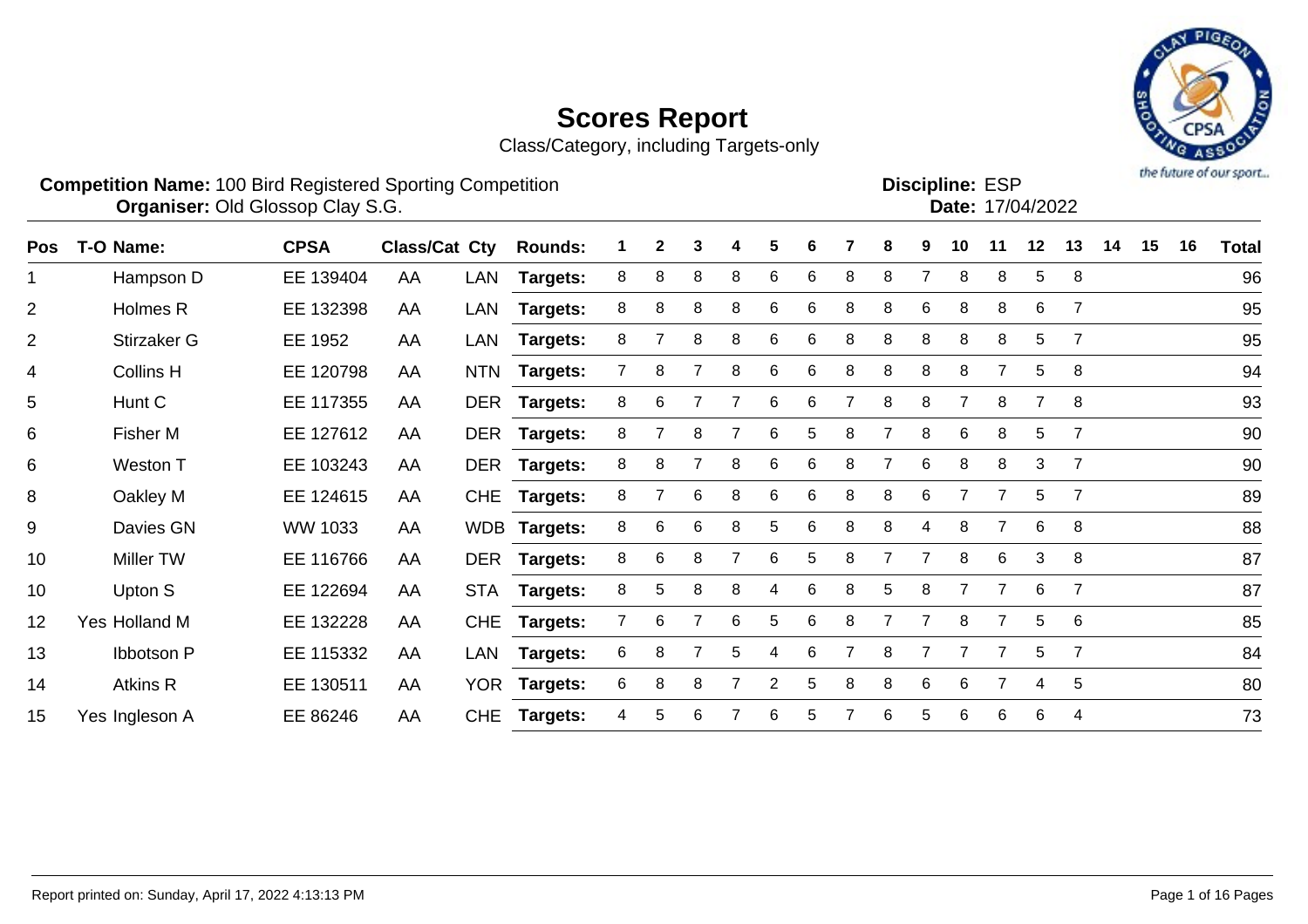Class/Category, including Targets-only



**Competition Name:** 100 Bird Registered Sporting Competition **EXP EXP Competition EXP Organiser:** Old Glossop Clay S.G. 17/04/2022

Discipline: FSP

| אטווווו <del>פ</del> . בטר |                  |
|----------------------------|------------------|
|                            | Date: 17/04/2022 |
|                            |                  |

| <b>Pos</b>     | T-O Name:           | <b>CPSA</b> | <b>Class/Cat Cty</b> |            | <b>Rounds:</b>  |                | $\mathbf{2}$   | 3               |                | 5 |                 |                | 8              | 9              | 10             | 11             | 12             | 13             | 14 | 15 | 16 | <b>Total</b> |
|----------------|---------------------|-------------|----------------------|------------|-----------------|----------------|----------------|-----------------|----------------|---|-----------------|----------------|----------------|----------------|----------------|----------------|----------------|----------------|----|----|----|--------------|
| $\mathbf 1$    | <b>Bromfield G</b>  | EE 132054   | A                    |            | DER Targets:    | 8              | $\overline{7}$ | $\overline{7}$  | 8              | 5 | 6               | 8              | 8              | 7              | 6              | 8              | 6              | 5              |    |    |    | 89           |
| $\mathbf{1}$   | Mather J            | EE 132146   | A                    | <b>LAN</b> | Targets:        | 8              | 8              | 8               | 7              | 6 | $6\phantom{1}6$ | 8              | $\overline{7}$ | 5              | 8              | 8              | 3              | $\overline{7}$ |    |    |    | 89           |
| $\mathbf 1$    | Oakley K            | EE 124597   | A                    | <b>CHE</b> | <b>Targets:</b> | 7              |                |                 | 8              | 6 | 6               | 8              | 8              | 8              | 8              | 5              | 4              | $\overline{7}$ |    |    |    | 89           |
| 4              | Dale M              | EE 119357   | A                    | <b>CHE</b> | <b>Targets:</b> | 8              | 5              |                 | 8              | 4 | 6               | 8              | 8              | $\overline{7}$ | $\overline{7}$ | $\overline{7}$ | $\overline{7}$ | 6              |    |    |    | 88           |
| 5              | Davies G            | EE 140600   | A                    |            | DER Targets:    | 8              | $\overline{7}$ | 8               | 7              | 4 | 6               | $\overline{7}$ | 7              | $\overline{7}$ | $\overline{7}$ | 8              | 5              | 6              |    |    |    | 87           |
| 5              | Harrison E          | EE 138825   | A                    |            | STA Targets:    | 8              | $\overline{7}$ | 7               | $\overline{7}$ | 6 | 6               | 8              | $\overline{7}$ | 4              | $\overline{7}$ | 8              | $\,6$          | 6              |    |    |    | 87           |
| $\overline{7}$ | Earl LA             | EE 141076   | A                    | <b>CHE</b> | <b>Targets:</b> | $\overline{7}$ | 7              | 6               | $\overline{7}$ | 6 | 6               | 8              | 5              | 6              | 8              | 8              | 6              | 6              |    |    |    | 86           |
| $\overline{7}$ | Freeman R           | EE 144041   | A                    |            | WAR Targets:    | 8              | 7              | 5               | 6              | 6 | 6               | 8              | 8              | 8              | $\overline{7}$ | 8              | 3              | 6              |    |    |    | 86           |
| 9              | Read AJ             | EE 64203    | A                    |            | DER Targets:    | 6              | 6              | 8               | $\overline{7}$ | 4 | 6               | 5              | 6              | $\overline{7}$ | 8              | 8              | $\overline{7}$ | $\overline{7}$ |    |    |    | 85           |
| $9\,$          | Wilkinson J         | EE 143109   | A                    | <b>LAN</b> | <b>Targets:</b> | 8              | $\overline{7}$ | $\overline{7}$  | 5              | 6 | 6               | 6              | $\overline{7}$ | 8              | $\overline{7}$ | 8              | 4              | 6              |    |    |    | 85           |
| 11             | Scott SJ            | EE 141323   | A                    | <b>NOT</b> | <b>Targets:</b> | 8              |                | 8               | 6              | 5 | 5               | 8              | 8              | 6              | 5              | $\overline{7}$ | 4              | $\overline{7}$ |    |    |    | 84           |
| 11             | Williams L          | EE 138183   | A                    | <b>CHE</b> | Targets:        | $\overline{7}$ | 5              | 8               | 7              | 5 | 6               | $\overline{7}$ | $\overline{7}$ | 5              |                | $\overline{7}$ | 6              | $\overline{7}$ |    |    |    | 84           |
| 13             | Yes Caesar R        | EE 113341   | A                    | <b>DER</b> | <b>Targets:</b> | 8              | 4              |                 | 7              | 4 | 5               | 8              | $\overline{7}$ | 8              |                | 7              | 5              | $\overline{4}$ |    |    |    | 81           |
| 14             | Ford C              | EE 27228    | A                    |            | DER Targets:    | 8              | 5              | 6               | $\overline{7}$ | 5 | 6               | 6              | 6              | 8              | 3              | $\overline{7}$ | 5              | 8              |    |    |    | 80           |
| 14             | Yes Jones G         | EE 126866   | A                    | <b>CHE</b> | <b>Targets:</b> | 8              | 4              | $6\phantom{1}6$ | 6              | 5 | $6\phantom{1}6$ | $\overline{7}$ | $\overline{7}$ | 5              | 8              | $\overline{7}$ | 5              | 6              |    |    |    | 80           |
| 14             | Sutton D            | EE 138882   | A                    | <b>CHE</b> | <b>Targets:</b> | 6              |                |                 | 8              | 4 | 6               | $\overline{7}$ | $\overline{7}$ | 8              | 8              | 6              | 4              | 8              |    |    |    | 80           |
| 14             | Wilkinson J         | EE 143108   | A                    | <b>LAN</b> | <b>Targets:</b> | $\mathbf{7}$   |                | 6               | 3              | 5 | 5               | 8              | 6              | $\overline{7}$ | 8              | $\overline{7}$ | 4              | $\overline{7}$ |    |    |    | 80           |
| 18             | Palmer <sub>R</sub> | EE 138677   | A                    | <b>NOT</b> | Targets:        | 5              | 8              | $\overline{7}$  | 8              | 6 | 6               | 8              | 8              | 3              | 4              | 8              | 3              | 5              |    |    |    | 79           |
| 19             | Yes Bate P          | EE 85393    | A                    |            | DER Targets:    | 6              | 6              |                 | 6              | 3 | 5               | 6              | 8              | 7              | 6              | $\overline{7}$ | 5              | $\mathbf{3}$   |    |    |    | 75           |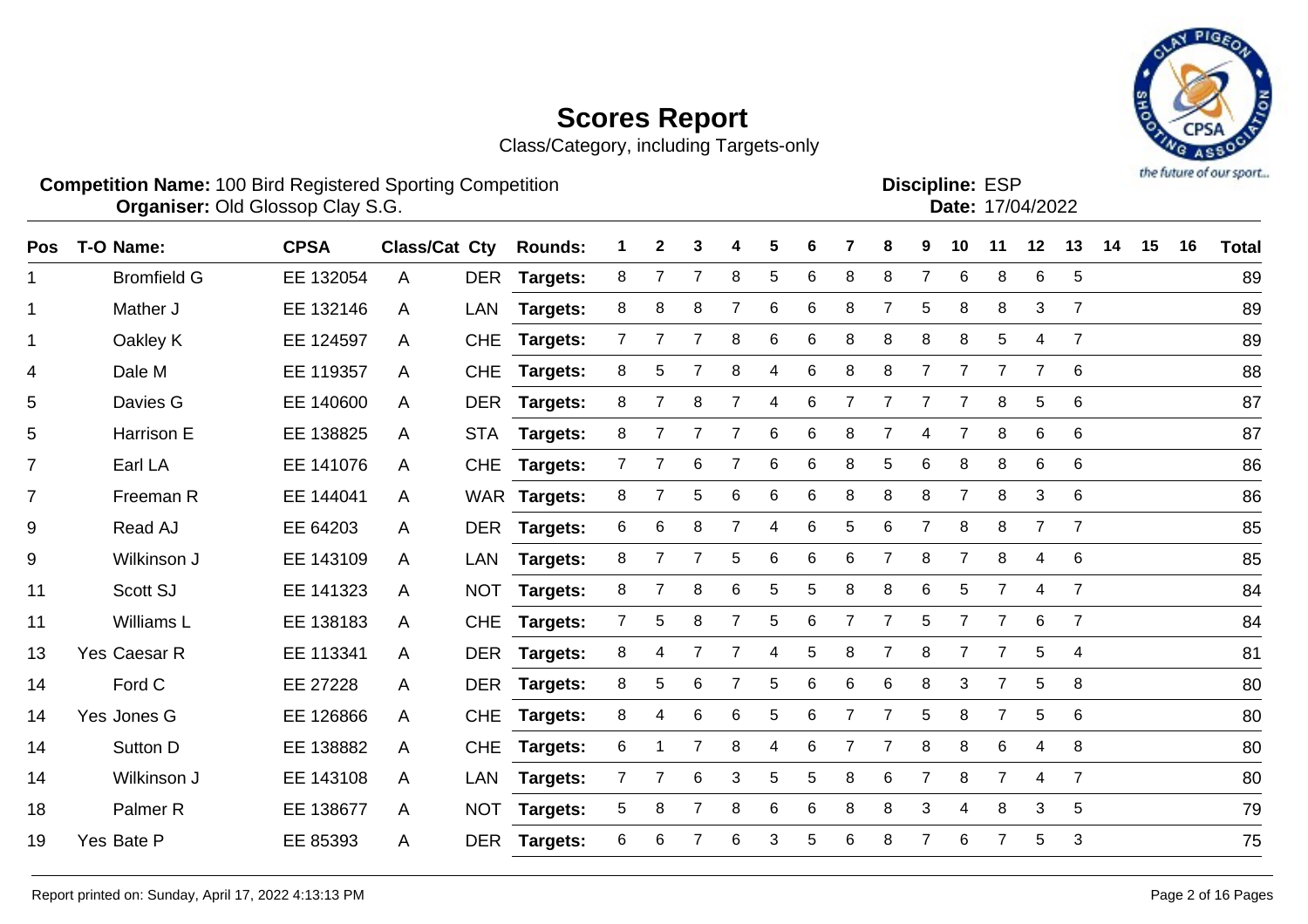

|    | <b>Competition Name: 100 Bird Registered Sporting Competition</b><br><b>Organiser: Old Glossop Clay S.G.</b> |             |  |                                                                    |  |  |  |  | <b>Discipline: ESP</b> | <b>Date: 17/04/2022</b> |  |  | the future of our sport |
|----|--------------------------------------------------------------------------------------------------------------|-------------|--|--------------------------------------------------------------------|--|--|--|--|------------------------|-------------------------|--|--|-------------------------|
|    | Pos T-O Name:                                                                                                | <b>CPSA</b> |  | Class/Cat Cty Rounds: 1 2 3 4 5 6 7 8 9 10 11 12 13 14 15 16 Total |  |  |  |  |                        |                         |  |  |                         |
| 20 | Barnes AC                                                                                                    | EE 119611 A |  | DER Targets: 8 6 5 8 3 4 4 8 4 8 6 5 5                             |  |  |  |  |                        |                         |  |  | 74                      |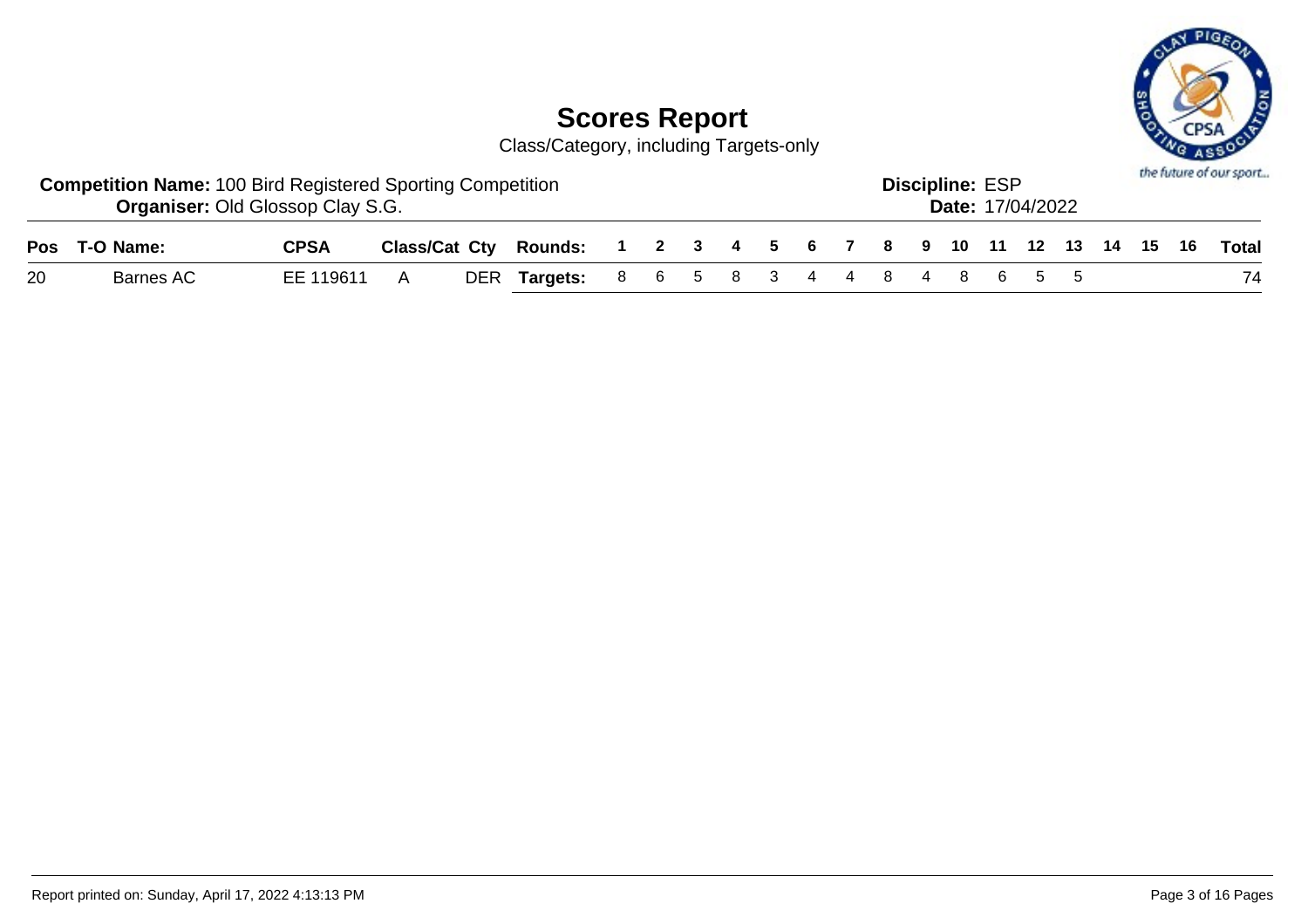Class/Category, including Targets-only



**Competition Name:** 100 Bird Registered Sporting Competition **EXP EXP Competition EXP Organiser:** Old Glossop Clay S.G. 17/04/2022

Discipline: ESP<br>Date: 17/04/2022

| Pos            | T-O Name:            | <b>CPSA</b> | Class/Cat Cty |            | <b>Rounds:</b>  |                | $\mathbf{2}$   | 3              | 4              | 5     | 6 |                | 8              | 9              | 10             | 11             | 12 | 13             | 14 | 15 | 16 | <b>Total</b> |
|----------------|----------------------|-------------|---------------|------------|-----------------|----------------|----------------|----------------|----------------|-------|---|----------------|----------------|----------------|----------------|----------------|----|----------------|----|----|----|--------------|
| 1.             | Earl AM              | EE 141075   | B             | <b>CHE</b> | <b>Targets:</b> | 8              | $\overline{7}$ | 6              | 8              | 5     | 6 | 8              | $\overline{7}$ | 4              | 8              | $\overline{7}$ | 8  | 6              |    |    |    | 88           |
| 2              | Yes Colclough M      | EE 126474   | B             | <b>CHE</b> | <b>Targets:</b> | 6              | 7              | 6              | $\overline{7}$ | 5     | 6 | 8              | 8              | 8              | $\overline{7}$ | 8              | 5  | 6              |    |    |    | 87           |
| 2              | Wilson P             | EE 138911   | B             | LAN        | Targets:        | 6              |                | 8              | 6              | 4     | 6 | 8              | 8              | 8              | 6              | 8              | 5  | $\overline{7}$ |    |    |    | 87           |
| 4              | <b>Tickle C</b>      | EE 142524   | B             | <b>LAN</b> | <b>Targets:</b> | $\overline{7}$ | $\overline{7}$ | 6              | $\overline{7}$ | 6     | 6 | 7              | 5              | 6              | $\overline{7}$ | $\overline{7}$ | 6  | $\overline{7}$ |    |    |    | 84           |
| 5              | Newton I             | EE 141122   | B             | <b>LAN</b> | <b>Targets:</b> | 8              | 6              | 8              | 7              | 6     | 6 | 6              | $\overline{7}$ | 4              | 8              | 5              | 6  | 6              |    |    |    | 83           |
| 5              | <b>Taylor GT</b>     | EE 140200   | B             | <b>DER</b> | Targets:        | $\overline{7}$ | 6              |                |                | 5     | 4 |                | 6              | 5              | 7              | $\overline{7}$ | 8  | $\overline{7}$ |    |    |    | 83           |
| $\overline{7}$ | Davidson GS          | EE 38259    | B             |            | YOR Targets:    | $\overline{7}$ | 8              | 8              | 5              | 3     | 6 | 6              | 8              | 6              | 6              | 7              | 7  | 5              |    |    |    | 82           |
| $\overline{7}$ | Jones A              | EE 113535   | B             |            | WAL Targets:    | 8              | 8              | 8              | 5              | 5     | 6 | 6              | $\,6\,$        | $\sqrt{5}$     | $\overline{7}$ | $\overline{7}$ | 6  | 5              |    |    |    | 82           |
| $\overline{7}$ | Taylor B             | EE 144564   | B             | <b>YOR</b> | <b>Targets:</b> | $\overline{7}$ | 7              | 5              | $\overline{7}$ | 5     | 5 | 6              | $\overline{7}$ | 6              | $\overline{7}$ | $\overline{7}$ | 6  | $\overline{7}$ |    |    |    | 82           |
| $\overline{7}$ | Thackray J           | EE 141718   | B             | <b>YOR</b> | <b>Targets:</b> | 8              | 8              | 5              | 7              | 3     | 6 | 8              | 7              | 6              | 7              | 8              | 3  | $\,6$          |    |    |    | 82           |
| 11             | Brown A              | EE 140993   | B             | <b>DER</b> | <b>Targets:</b> | 8              | 5              | 6              | $\overline{7}$ | 5     | 6 | 8              | 8              | 4              | 6              | 6              | 4  | 8              |    |    |    | 81           |
| 12             | <b>Yes Farrell M</b> | EE 132753   | B             | <b>CHE</b> | Targets:        | $\overline{7}$ | 5              | 8              | 8              | 6     | 5 | 6              | $\overline{7}$ | 4              | 6              | 6              | 6  | 6              |    |    |    | 80           |
| 12             | Gant R               | EE 137178   | B             | <b>YOR</b> | <b>Targets:</b> | 8              | 4              | 8              |                | 4     | 4 |                | 8              | 5              | $\overline{7}$ | 6              | 7  | 5              |    |    |    | 80           |
| 12             | Yes Humphreys DI     | EE 104234   | B             |            | WAL Targets:    | 8              | 6              | 7              | 8              | 5     | 6 | 8              | $\,6$          | 6              | 6              | 6              | 4  | 4              |    |    |    | 80           |
| 12             | Mccalla J            | EE 131943   | B             |            | HAM Targets:    | 6              | 3              | $\overline{7}$ | 8              | $\,6$ | 6 | $\overline{7}$ | $\overline{7}$ | $\overline{7}$ | 5              | $\overline{4}$ | 6  | 8              |    |    |    | 80           |
| 16             | <b>Richardson NR</b> | EE 140516   | B             | <b>YOR</b> | <b>Targets:</b> | 8              | 7              | 6              | 7              | 4     | 4 |                | 8              |                | 8              | 6              | 5  | 8              |    |    |    | 79           |
| 17             | Evans J              | EE 132037   | B             | <b>DER</b> | <b>Targets:</b> | 6              | 6              | 8              | 6              | 4     | 6 | 8              | 6              | 6              | 5              | 6              | 6  | 5              |    |    |    | 78           |
| 17             | Wisternoff V         | EE 142446   | B             | <b>DER</b> | <b>Targets:</b> | 8              | 3              | $\overline{7}$ | 6              | 6     | 6 | 6              | 6              | $\overline{7}$ | $\overline{7}$ | 5              | 4  | $\overline{7}$ |    |    |    | 78           |
| 19             | <b>Barnes NJ</b>     | EE 119618   | B             | <b>DER</b> | Targets:        | 7              |                |                |                | 5     | 5 | 6              |                | 4              | 6              | 6              | 3  | $\overline{7}$ |    |    |    | 77           |
|                |                      |             |               |            |                 |                |                |                |                |       |   |                |                |                |                |                |    |                |    |    |    |              |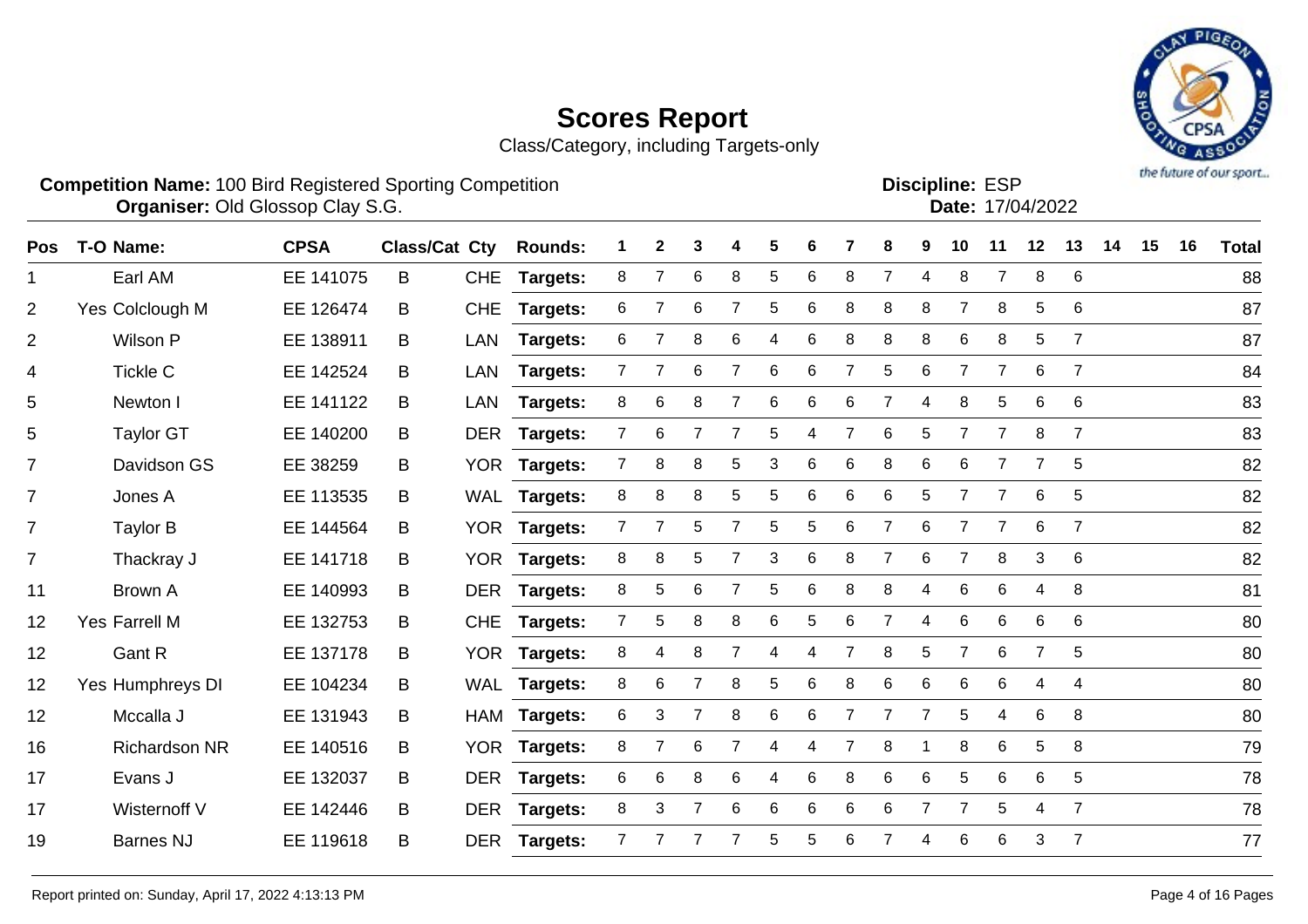

**Scores Report** Class/Category, including Targets-only

|     | <b>Competition Name: 100 Bird Registered Sporting Competition</b><br><b>Organiser: Old Glossop Clay S.G.</b> |             |                      |      |                |       |              |    |   |   |   |   |    |   | <b>Discipline: ESP</b><br>Date: 17/04/2022 |    |         |    |    |    |    | the future of our sport |
|-----|--------------------------------------------------------------------------------------------------------------|-------------|----------------------|------|----------------|-------|--------------|----|---|---|---|---|----|---|--------------------------------------------|----|---------|----|----|----|----|-------------------------|
| Pos | T-O Name:                                                                                                    | <b>CPSA</b> | <b>Class/Cat Cty</b> |      | <b>Rounds:</b> |       | $\mathbf{2}$ | 3  | 4 | 5 | 6 |   | 8  | 9 | 10                                         | 11 | $12 \,$ | 13 | 14 | 15 | 16 | <b>Total</b>            |
| 20  | <b>Miller KT</b>                                                                                             | EE 118545   | B                    |      | DER Targets:   |       |              | 5  | 6 | 3 | 4 | 8 | 4  | 4 | 6                                          | 5. |         | -8 |    |    |    | 74                      |
| 21  | Yes Baker I                                                                                                  | EE 101967   | B                    | YOR. | Targets:       |       | 4            | 4  | 5 |   | 4 | 6 | 8  |   |                                            | 4  | 6       |    |    |    |    | 70                      |
| 22  | Gallagher J                                                                                                  | EE 107984   | B                    | LAN  | Targets:       |       | 6            | 5  | 6 |   | 5 |   |    | 5 | 4                                          |    | 3       | 5  |    |    |    | 68                      |
| 22  | Newhouse SJN                                                                                                 | EE 141672   | B                    | LAN  | Targets:       | $5 -$ | 5            | 5. | 4 | 6 | 5 |   | 5. | 6 | 3                                          | 8  | 2       |    |    |    |    | 68                      |
| 22  | Wiseman A                                                                                                    | EE 132244   | B                    |      | YOR Targets:   | 4     | 5            | 6  | 5 | 3 | 5 | 8 | 5  |   |                                            |    | 5       | 4  |    |    |    | 68                      |
| 25  | Dunn R                                                                                                       | EE 141107   | B                    | LAN  | Targets:       | 8     | 4            | 5. | 5 | 4 | 6 | 6 | 4  | 4 | 6                                          | 6  | 4       | 4  |    |    |    | 66                      |
| 25  | Yes Hamlyn JM                                                                                                | EE 8753     | B                    | CHE  | Targets:       |       |              |    | 4 | 4 | 5 | 6 | 5  | 4 | 8                                          | 5. | 4       | 6  |    |    |    | 66                      |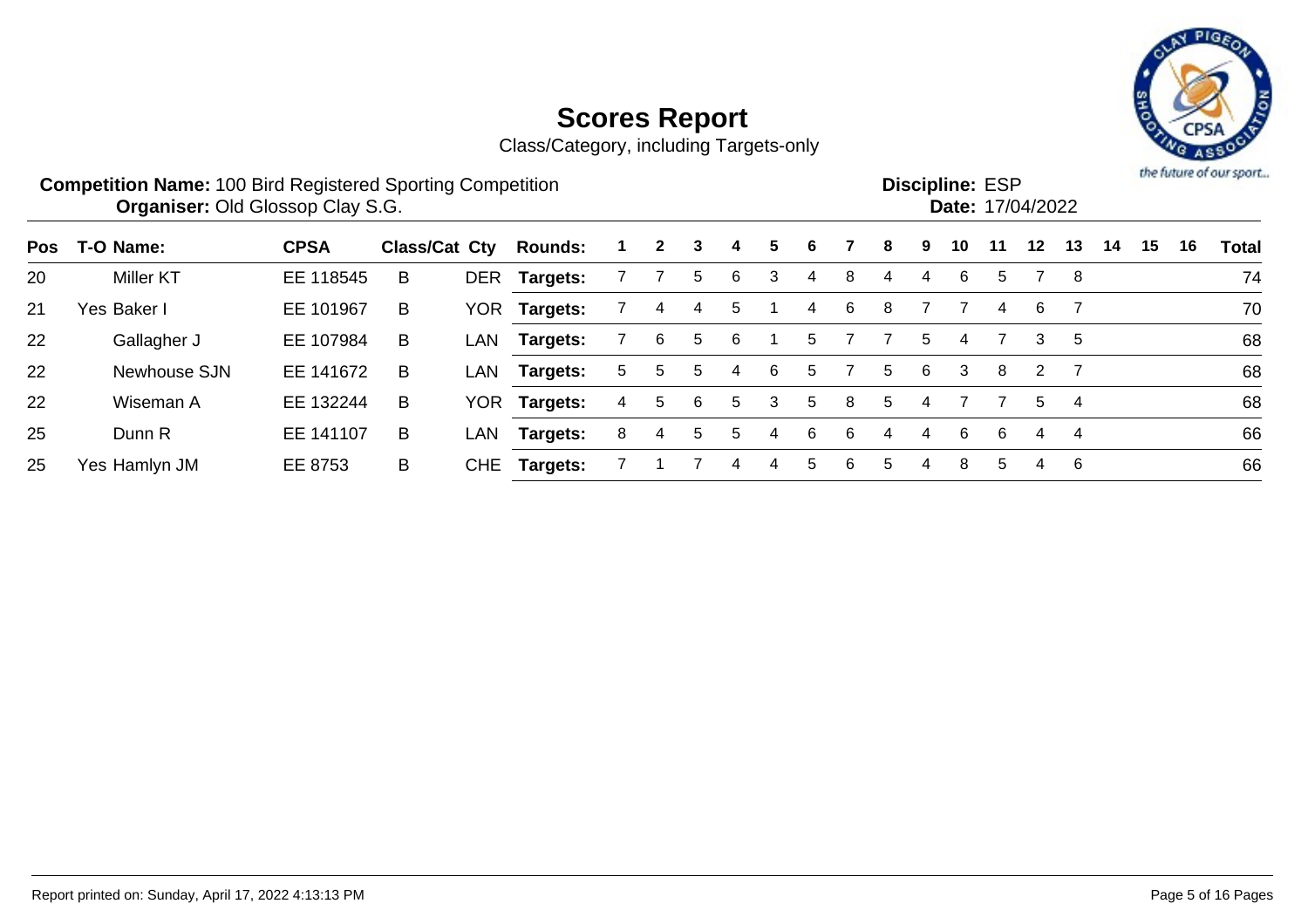Class/Category, including Targets-only



**Competition Name:** 100 Bird Registered Sporting Competition **EXP EXP Competition EXP Organiser:** Old Glossop Clay S.G. 17/04/2022

Discipline: ESP<br>Date: 17/04/2022

| Pos | T-O Name:           | <b>CPSA</b> | Class/Cat Cty |            | <b>Rounds:</b>  |                | $\mathbf{2}$   | 3              | 4              | 5     | 6 |                | 8              | 9                | 10             | 11             | 12             | 13             | 14 | 15 | 16 | <b>Total</b> |
|-----|---------------------|-------------|---------------|------------|-----------------|----------------|----------------|----------------|----------------|-------|---|----------------|----------------|------------------|----------------|----------------|----------------|----------------|----|----|----|--------------|
| 1.  | Nolan S             | EE 144519   | $\mathsf{C}$  | LAN        | <b>Targets:</b> | 8              | $\,6$          | 5              | $\overline{7}$ | 5     | 5 | 8              | $\,6\,$        | 8                | 8              | 3              | $\overline{7}$ | 6              |    |    |    | 82           |
| 2   | <b>Boydell GJ</b>   | EE 97589    | C             | LAN        | <b>Targets:</b> | 8              | $\overline{7}$ | 6              | 6              | 4     | 3 | 8              | $\overline{7}$ | 5                | 5              | $\overline{7}$ | 6              | $\overline{7}$ |    |    |    | 79           |
| 3   | Sprowell T          | EE 141490   | $\mathsf{C}$  | <b>LAN</b> | Targets:        | 5              | 5              |                | 8              | 6     | 6 |                | 6              | 5                |                | 7              | 2              | 7              |    |    |    | 78           |
| 4   | Yes Baguley P       | EE 106136   | C             | <b>CHE</b> | <b>Targets:</b> | 8              | 4              | $\overline{7}$ | 3              | 4     | 6 | 6              | $\overline{7}$ | 6                | $\overline{7}$ | 8              | 6              | 5              |    |    |    | 77           |
| 4   | <b>Highley DA</b>   | EE 140213   | C             | <b>YOR</b> | <b>Targets:</b> | $\overline{7}$ | 3              | 7              | $\overline{7}$ | 6     | 5 | 8              | 6              | 6                | $\overline{7}$ | 6              | 3              | 6              |    |    |    | 77           |
| 4   | Houghton N          | EE 143284   | C             | <b>LAN</b> | Targets:        | 6              | 5              | 5              | $\overline{7}$ | 6     | 6 | 8              | 5              | 3                | $\overline{7}$ | $\overline{7}$ | 6              | 6              |    |    |    | 77           |
| 4   | Wood K              | EE 73032    | $\mathsf{C}$  | <b>DER</b> | Targets:        | 8              | 4              | 8              | 8              | $\,6$ | 5 | 6              | 4              | 6                | 6              | 5              | 4              | $\overline{7}$ |    |    |    | 77           |
| 8   | Gombos P            | EE 87693    | C             | LAN        | <b>Targets:</b> | 7 <sup>1</sup> | 3              | 6              | $\overline{7}$ | 4     | 5 | $\overline{7}$ | $\overline{7}$ | 6                | 5              | 5              | 4              | 6              |    |    |    | 72           |
| 9   | Dale PC             | EE 144056   | $\mathsf{C}$  | <b>CHE</b> | <b>Targets:</b> | 5              | 6              | 6              | 4              | 4     | 5 | 4              | 7              | 6                | 6              | 6              | 5              | $\overline{7}$ |    |    |    | 71           |
| 9   | Sprowell A          | EE 141489   | C             | LAN        | Targets:        | $\mathbf{7}$   | $\overline{2}$ | 7              | 5              | 6     | 5 | 5              | 8              | 7                | 6              | 3              | 4              | 6              |    |    |    | 71           |
| 11  | Cockerham J         | EE 144605   | $\mathsf{C}$  | <b>YOR</b> | <b>Targets:</b> | 6              | 6              | 3              | $\overline{7}$ | 3     | 5 | 8              | $\overline{7}$ | 4                | 3              | 6              | 6              | 5              |    |    |    | 69           |
| 11  | Firn WJ             | EE 139478   | $\mathsf{C}$  | <b>YOR</b> | <b>Targets:</b> | 8              | 5              | 6              | 6              | 6     |   |                | 5              | $6\phantom{1}$   | 6              | 8              | $\overline{2}$ | 3              |    |    |    | 69           |
| 13  | Cadwell D           | EE 144710   | C             | <b>DER</b> | <b>Targets:</b> | 6              | 5              | 3              | 8              | 5     | 4 |                | 4              | 4                | 6              | 4              | 5              | 7              |    |    |    | 68           |
| 13  | <b>Wisternoff S</b> | EE 142445   | C             | <b>DER</b> | Targets:        | 6              | 6              | 4              | 5              | 4     | 5 |                | 4              | 5                | 3              | 6              | 8              | 5              |    |    |    | 68           |
| 15  | Middleton J         | EE 144497   | $\mathsf{C}$  |            | YOR Targets:    | 4              | 4              | 6              | 8              | 3     | 6 | 5              | 5              | 4                | 4              | 6              | 4              | 6              |    |    |    | 65           |
| 16  | Goucher JBSG        | EE 144334   | $\mathsf{C}$  | <b>DER</b> | <b>Targets:</b> | 6              | 5              | 5              | 6              | 5     | 4 | 5              | 6              | $\boldsymbol{0}$ | 8              | $\overline{7}$ | $\overline{2}$ | 4              |    |    |    | 63           |
| 16  | <b>Rowland TS</b>   | EE 146502   | $C^*$         | <b>DER</b> | <b>Targets:</b> | 5              | 6              | 6              | 6              | 3     | 3 | $\overline{7}$ | 5              | 5                | 5              | 4              | 3              | $\overline{5}$ |    |    |    | 63           |
| 18  | Harrop J            | EE 131649   | $\mathsf{C}$  | <b>YOR</b> | <b>Targets:</b> | 5              | 6              | 4              | 4              | 4     | 4 | 5              | 7              | 5                | 7              | 6              | 3              | $\overline{2}$ |    |    |    | 62           |
| 19  | Yes Warner G        | EE 144629   | $\mathsf{C}$  | <b>LAN</b> | <b>Targets:</b> | 6              | 3              | 3              | 5              | 5     | 3 | 4              | 7              | 5                | 4              | 5              | 5              | 4              |    |    |    | 59           |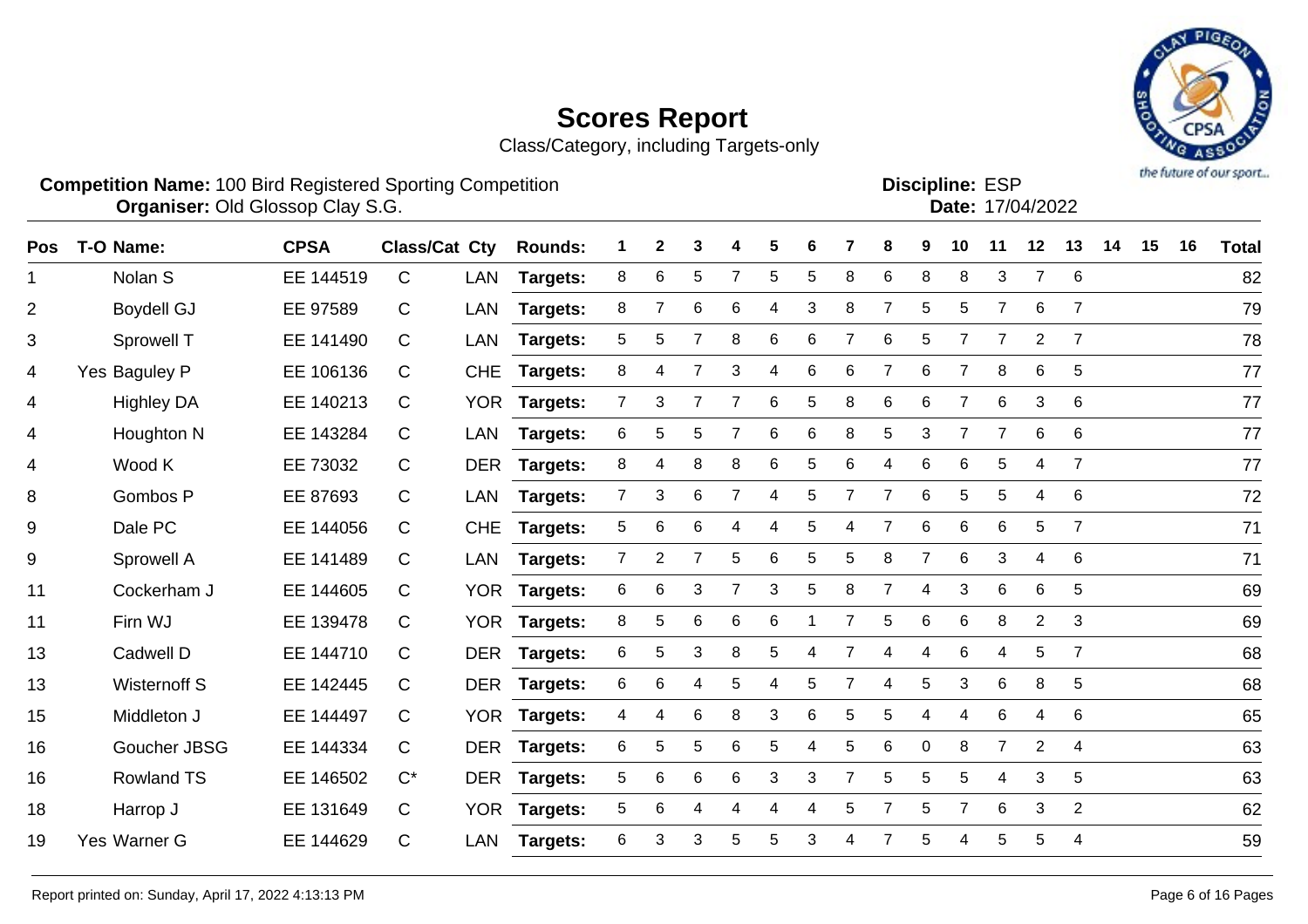

|     | <b>Competition Name: 100 Bird Registered Sporting Competition</b> | <b>Organiser: Old Glossop Clay S.G.</b> |                      |            |                 |    |              |    |    |    |   |   |    |   | <b>Discipline: ESP</b><br>Date: 17/04/2022 |    |                 |                |    |    |    | the future of our sport |
|-----|-------------------------------------------------------------------|-----------------------------------------|----------------------|------------|-----------------|----|--------------|----|----|----|---|---|----|---|--------------------------------------------|----|-----------------|----------------|----|----|----|-------------------------|
| Pos | T-O Name:                                                         | <b>CPSA</b>                             | <b>Class/Cat Cty</b> |            | <b>Rounds:</b>  |    | $\mathbf{2}$ | 3. | 4  | 5. | 6 |   | 8  | 9 | 10                                         | 11 | 12 <sup>°</sup> | 13             | 14 | 15 | 16 | <b>Total</b>            |
| 20  | Yes Corke S                                                       | EE 141355                               | C                    | <b>STA</b> | Targets:        | 6  | 4            |    | 4  | 5  | 6 | 6 | 6  | 5 | 4                                          | 4  | 0               | 4              |    |    |    | 56                      |
| 21  | Yes Gaunt M                                                       | EE 146336                               | C                    |            | CHE Targets:    | 6. | 6            | 5  | 3  | 3  | 4 | 5 | 5  | 4 | 3                                          |    | 3               |                |    |    |    | 55                      |
| 21  | Yes Redgrave S                                                    | EE 146485                               | C                    | LAN        | Targets:        | 4  | 5            | 6  | 6  | 2  | 5 | 6 | 5  | 3 | 3                                          | 2  | 5               | 3              |    |    |    | 55                      |
| 23  | Daw J                                                             | EE 142281                               | C                    | LAN        | Targets:        | 3  | 4            | 6  | 5  | 4  | 2 | 5 | 4  | 5 | 5                                          | 6  |                 | -3             |    |    |    | 53                      |
| 23  | Yes Fielding R                                                    | EE 133942                               | $\mathsf{C}$         | <b>YOR</b> | <b>Targets:</b> | 3  | 5            | 4  | 5. | 3  | 4 | 4 | 6. | 2 | 6                                          | 5  | $\overline{2}$  | $\overline{4}$ |    |    |    | 53                      |
| 25  | Haworth P                                                         | EE 125393                               | C                    | LAN        | <b>Targets:</b> |    | 2            | 5  | 3  | 3  | 4 | 6 | 5. | 2 | 6                                          | 3  | $\overline{2}$  | -4             |    |    |    | 52                      |
| 26  | Yes Gallagher T                                                   | EE 140418                               | C                    | LAN        | <b>Targets:</b> | 6. | 3            | 4  | 4  | 4  | 3 | 6 |    | 4 | 4                                          |    | 3               | -4             |    |    |    | 44                      |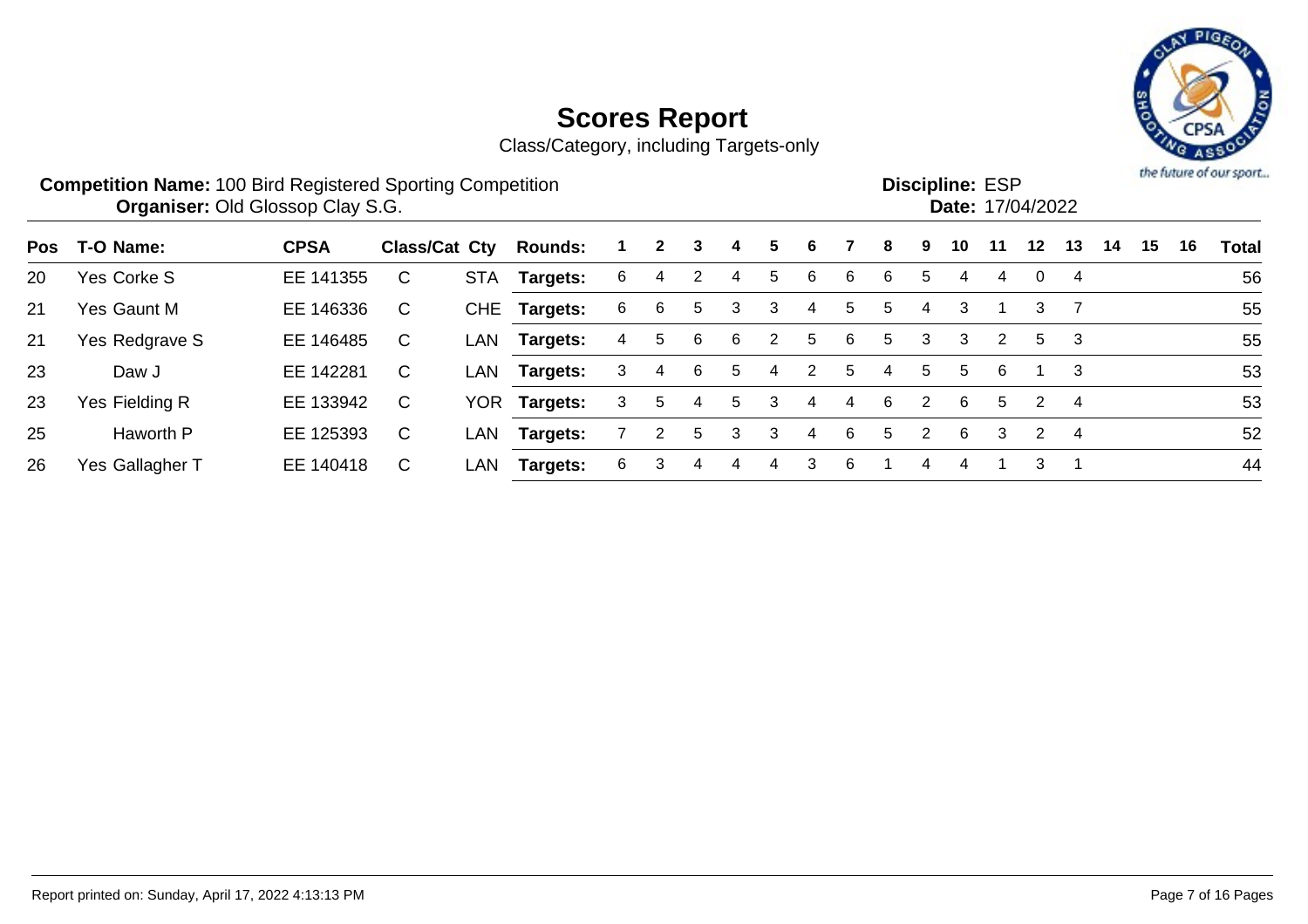

| <b>Competition Name: 100 Bird Registered Sporting Competition</b><br><b>Organiser: Old Glossop Clay S.G.</b><br>Class/Cat Cty Rounds: 1 2 3 4 5 6 7 8 9 10 11 12 13 14 15 16 Total |             |  |  |                                            |  |  |  |  |  |  |  | <b>Discipline: ESP</b> | <b>Date: 17/04/2022</b> |  |  | the future of our sport |
|------------------------------------------------------------------------------------------------------------------------------------------------------------------------------------|-------------|--|--|--------------------------------------------|--|--|--|--|--|--|--|------------------------|-------------------------|--|--|-------------------------|
| Pos T-O Name:                                                                                                                                                                      | <b>CPSA</b> |  |  |                                            |  |  |  |  |  |  |  |                        |                         |  |  |                         |
| Taylor B                                                                                                                                                                           | EE 144564   |  |  | CLT YOR Targets: 7 7 5 7 5 5 6 7 6 7 7 6 7 |  |  |  |  |  |  |  |                        |                         |  |  | 82                      |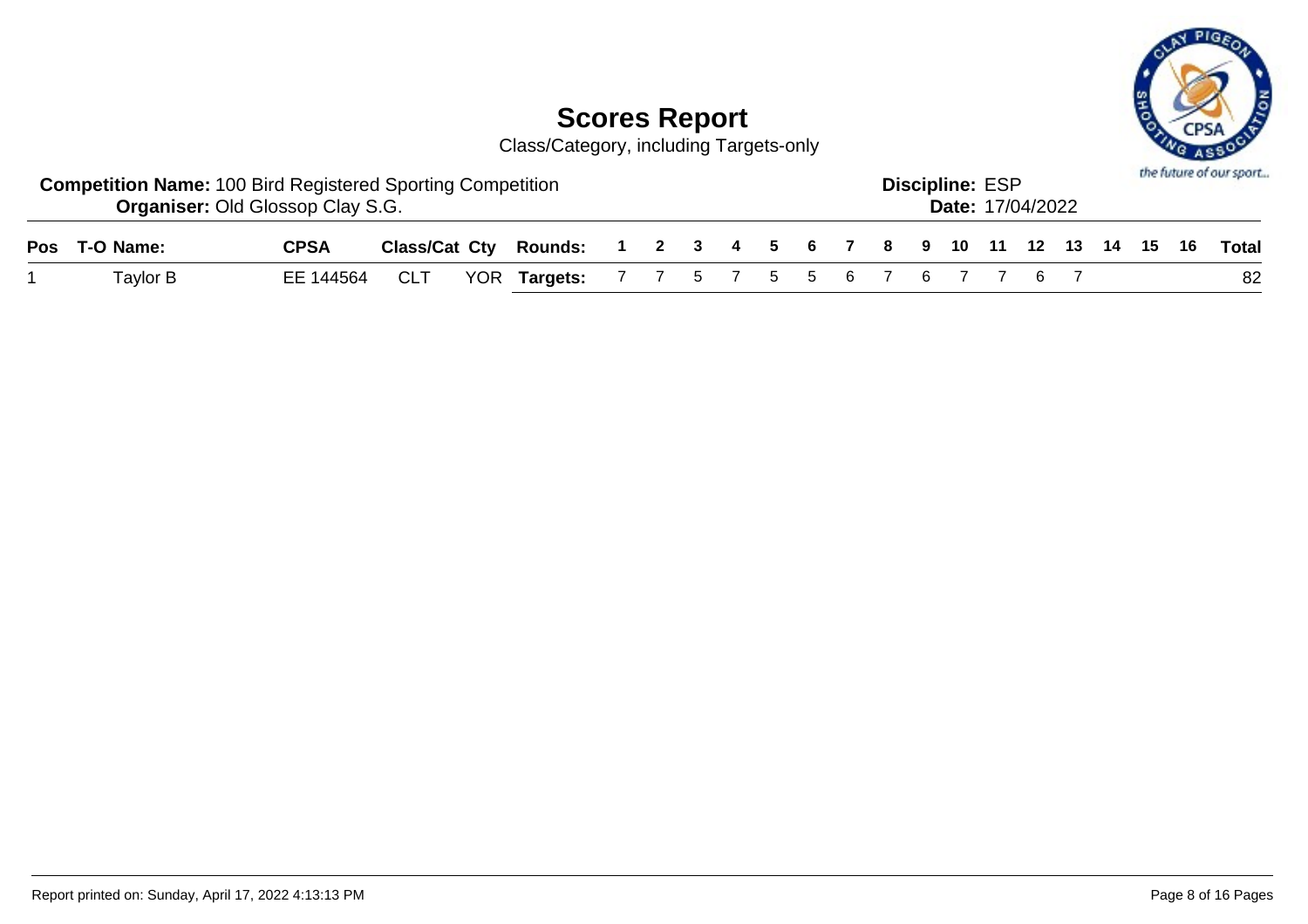

| <b>Competition Name: 100 Bird Registered Sporting Competition</b><br><b>Organiser: Old Glossop Clay S.G.</b> |             |  |                                                                    |  | <b>Discipline: ESP</b> | <b>Date: 17/04/2022</b> |  |  | the future of our sport |  |  |  |    |
|--------------------------------------------------------------------------------------------------------------|-------------|--|--------------------------------------------------------------------|--|------------------------|-------------------------|--|--|-------------------------|--|--|--|----|
| Pos T-O Name:                                                                                                | <b>CPSA</b> |  | Class/Cat Cty Rounds: 1 2 3 4 5 6 7 8 9 10 11 12 13 14 15 16 Total |  |                        |                         |  |  |                         |  |  |  |    |
| Earl LA                                                                                                      | EE 141076   |  | JNR CHE Targets: 7 7 6 7 6 6 8 5 6 8 8 6 6                         |  |                        |                         |  |  |                         |  |  |  | 86 |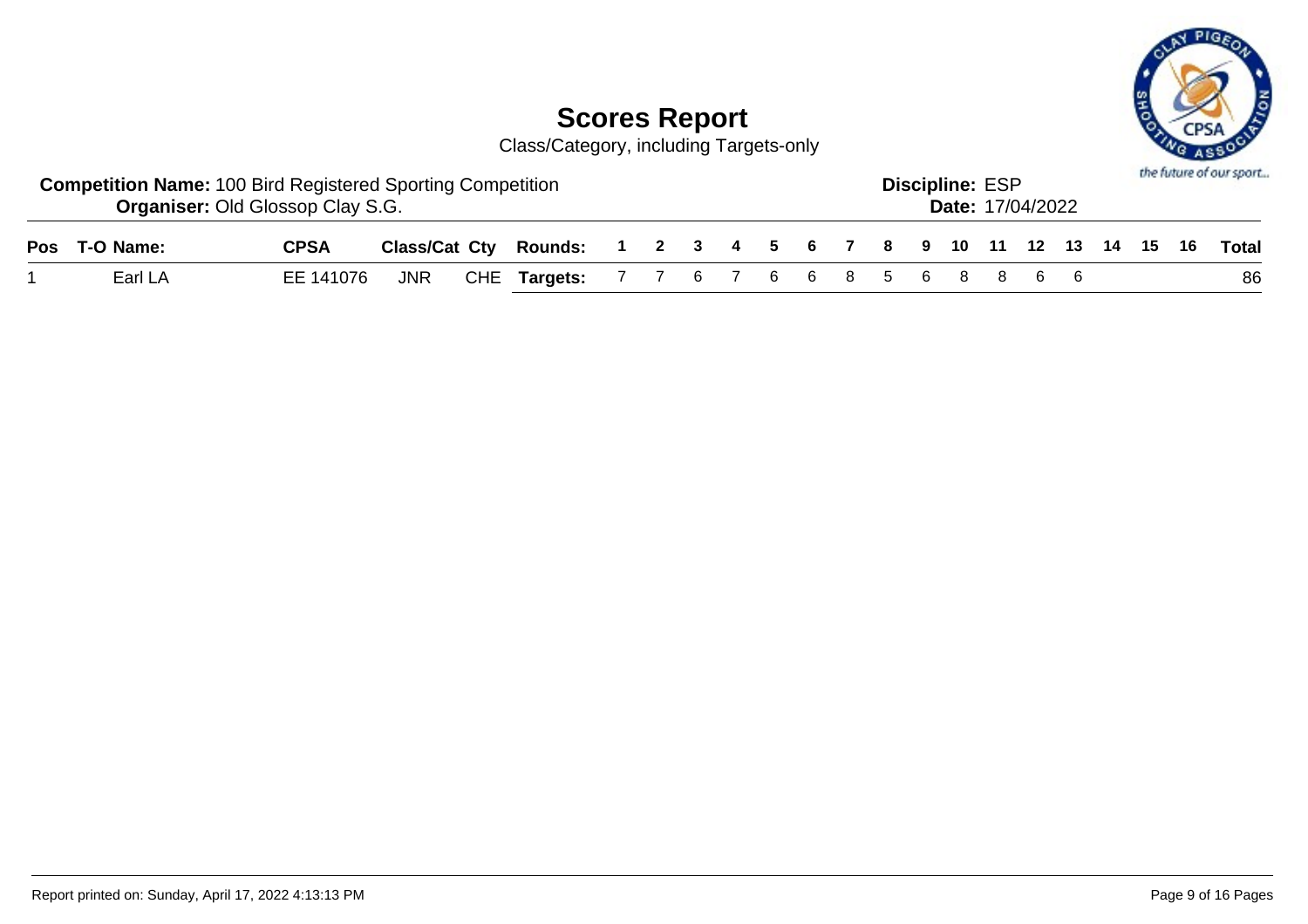

|                |            | <b>Competition Name: 100 Bird Registered Sporting Competition</b><br><b>Organiser: Old Glossop Clay S.G.</b><br>Class/Cat Cty<br>T-O Name:<br><b>CPSA</b><br><b>Rounds:</b><br>2<br>3<br>$\blacksquare$ |     |     |              |    |       |     |     |     |     |                |    |              | <b>Discipline: ESP</b><br>Date: 17/04/2022 |    |    |    |    |    |    | the future of our sport |
|----------------|------------|---------------------------------------------------------------------------------------------------------------------------------------------------------------------------------------------------------|-----|-----|--------------|----|-------|-----|-----|-----|-----|----------------|----|--------------|--------------------------------------------|----|----|----|----|----|----|-------------------------|
| Pos            |            |                                                                                                                                                                                                         |     |     |              |    |       |     | 4   | 5   | - 6 | $\overline{7}$ | -8 | -9           | 10                                         | 11 | 12 | 13 | 14 | 15 | 16 | <b>Total</b>            |
|                | Oakley K   | EE 124597                                                                                                                                                                                               | LDY |     | CHE Targets: |    | 7 7 7 |     | - 8 | 6   | -6  | 8              | 8  | -8           | -8                                         | 5  | 4  |    |    |    |    | 89                      |
| $\overline{2}$ | Earl LA    | EE 141076                                                                                                                                                                                               | LDY |     | CHE Targets: |    | 77    | - 6 | 76  |     | -6  | 8              | 5  | -6           | 8                                          | 8  | 66 |    |    |    |    | 86                      |
| 3              | Sprowell A | EE 141489                                                                                                                                                                                               | LDY | LAN | Targets:     |    |       |     |     | 5 6 | 5   | 5              | -8 |              | -6                                         | -3 |    | 46 |    |    |    | 71                      |
| 4              | Harrop J   | EE 131649                                                                                                                                                                                               | LDY | YOR | Targets:     | 5. | -6    |     |     |     | 4   | 5              |    | $\mathbf{b}$ |                                            | 6  |    |    |    |    |    | 62                      |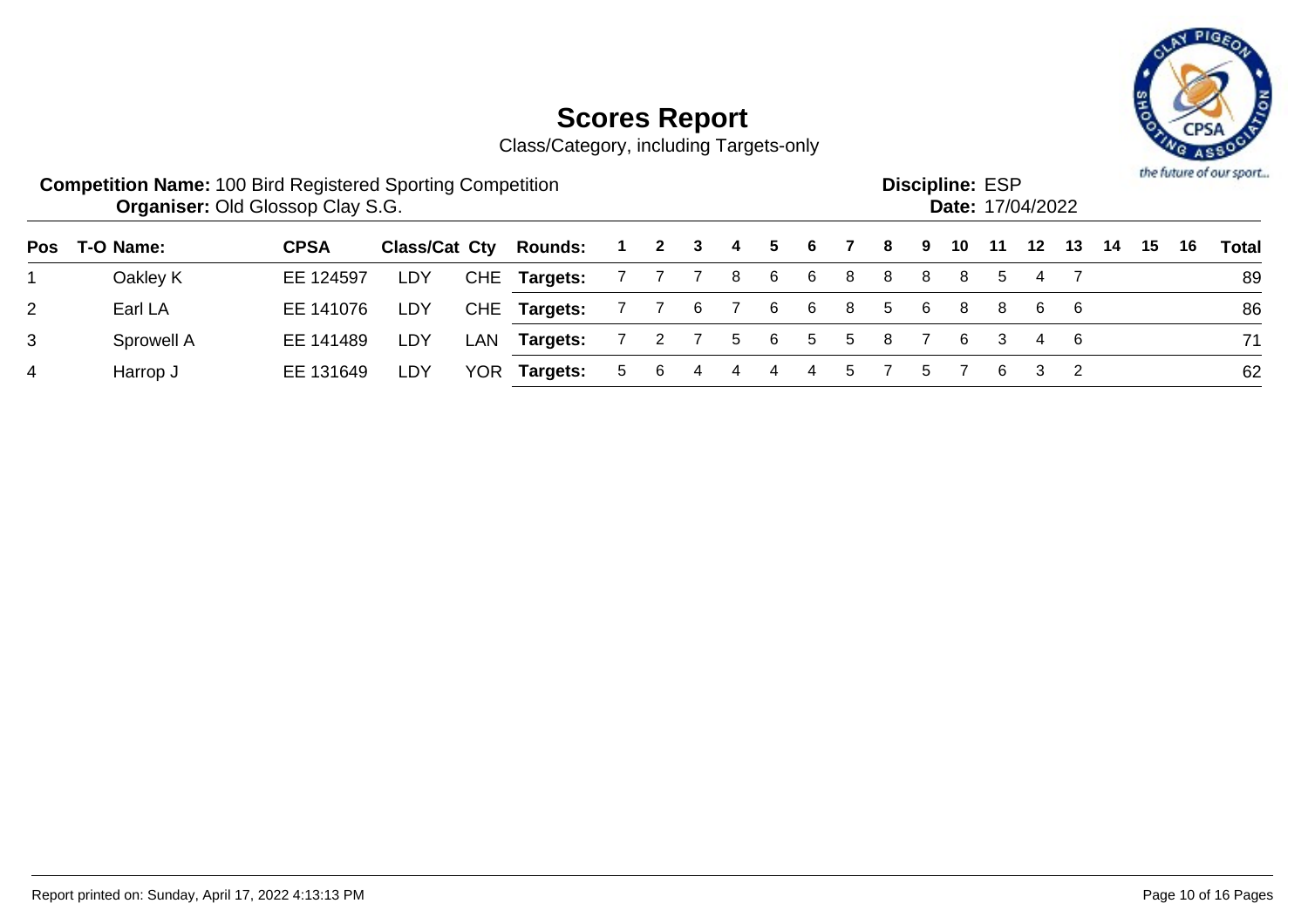

| <b>Competition Name: 100 Bird Registered Sporting Competition</b> | <b>Organiser: Old Glossop Clay S.G.</b> |                       |  |  |  |  |                               | <b>Discipline: ESP</b><br>Date: 17/04/2022 |  |  |
|-------------------------------------------------------------------|-----------------------------------------|-----------------------|--|--|--|--|-------------------------------|--------------------------------------------|--|--|
| Pos T-O Namo:                                                     | CPSA                                    | Class/Cat Cty Rounds: |  |  |  |  | 1 2 3 4 5 6 7 8 9 10 11 12 13 |                                            |  |  |

| Pos            | T-O Name:          | <b>CPSA</b>    | <b>Class/Cat Cty</b> |            | <b>Rounds:</b>  | 1              | $\mathbf{2}$   | 3               | 4              | 5 | 6     |                | 8              | 9              | 10             | 11             | 12             | 13              | 14 | 15 | 16 | Total |
|----------------|--------------------|----------------|----------------------|------------|-----------------|----------------|----------------|-----------------|----------------|---|-------|----------------|----------------|----------------|----------------|----------------|----------------|-----------------|----|----|----|-------|
| 1.             | Hampson D          | EE 139404      | <b>SNR</b>           | <b>LAN</b> | <b>Targets:</b> | 8              | 8              | 8               | 8              | 6 | 6     | 8              | 8              | $\overline{7}$ | 8              | 8              | 5              | 8               |    |    |    | 96    |
| $\overline{2}$ | Holmes R           | EE 132398      | <b>SNR</b>           | <b>LAN</b> | Targets:        | 8              | 8              | 8               | 8              | 6 | 6     | 8              | 8              | $6\phantom{1}$ | 8              | 8              | 6              | $\overline{7}$  |    |    |    | 95    |
| 3              | <b>Collins H</b>   | EE 120798      | <b>SNR</b>           | <b>NTN</b> | Targets:        | $\overline{7}$ | 8              | $\overline{7}$  | 8              | 6 | 6     | 8              | 8              | 8              | 8              | $\overline{7}$ | 5              | 8               |    |    |    | 94    |
| 4              | Hunt C             | EE 117355      | <b>SNR</b>           | <b>DER</b> | <b>Targets:</b> | 8              | 6              | 7               | $\overline{7}$ | 6 | $\,6$ | $\overline{7}$ | 8              | 8              | $\overline{7}$ | 8              | $\overline{7}$ | 8               |    |    |    | 93    |
| 5              | Fisher M           | EE 127612      | <b>SNR</b>           | DER        | <b>Targets:</b> | 8              | $\overline{7}$ | 8               | $\overline{7}$ | 6 | 5     | 8              | $\overline{7}$ | 8              | 6              | 8              | 5              | $\overline{7}$  |    |    |    | 90    |
| 5              | Weston T           | EE 103243      | <b>SNR</b>           | <b>DER</b> | <b>Targets:</b> | 8              | 8              | $\overline{7}$  | 8              | 6 | 6     | 8              | $\overline{7}$ | 6              | 8              | 8              | 3              | $\overline{7}$  |    |    |    | 90    |
| $\overline{7}$ | <b>Bromfield G</b> | EE 132054      | <b>SNR</b>           | <b>DER</b> | <b>Targets:</b> | 8              | $\overline{7}$ | $\overline{7}$  | 8              | 5 | 6     | 8              | 8              | $\overline{7}$ | 6              | 8              | 6              | 5               |    |    |    | 89    |
| $\overline{7}$ | Mather J           | EE 132146      | <b>SNR</b>           | LAN        | <b>Targets:</b> | 8              | 8              | 8               | $\overline{7}$ | 6 | 6     | 8              | $\overline{7}$ | 5              | 8              | 8              | 3              | $\overline{7}$  |    |    |    | 89    |
| $\overline{7}$ | Oakley M           | EE 124615      | <b>SNR</b>           | <b>CHE</b> | Targets:        | 8              |                | $6\phantom{1}6$ | 8              | 6 | 6     | 8              | 8              | 6              | $\overline{7}$ | $\overline{7}$ | 5              | $\overline{7}$  |    |    |    | 89    |
| 10             | Dale M             | EE 119357      | <b>SNR</b>           | <b>CHE</b> | Targets:        | 8              | 5              |                 | 8              | 4 | 6     | 8              | 8              |                |                | 7              |                | 6               |    |    |    | 88    |
| 10             | Davies GN          | <b>WW 1033</b> | <b>SNR</b>           | <b>WDB</b> | Targets:        | 8              | 6              | 6               | 8              | 5 | 6     | 8              | 8              | 4              | 8              | $\overline{7}$ | 6              | 8               |    |    |    | 88    |
| 10             | Earl AM            | EE 141075      | <b>SNR</b>           | <b>CHE</b> | Targets:        | 8              | $\overline{7}$ | 6               | 8              | 5 | 6     | 8              | $\overline{7}$ | 4              | 8              | $\overline{7}$ | 8              | 6               |    |    |    | 88    |
| 13             | Yes Colclough M    | EE 126474      | <b>SNR</b>           | <b>CHE</b> | <b>Targets:</b> | 6              | $\overline{7}$ | 6               | $\overline{7}$ | 5 | 6     | 8              | 8              | 8              | $\overline{7}$ | 8              | 5              | 6               |    |    |    | 87    |
| 13             | Davies G           | EE 140600      | <b>SNR</b>           | <b>DER</b> | <b>Targets:</b> | 8              | 7              | 8               | $\overline{7}$ | 4 | 6     | $\overline{7}$ | $\overline{7}$ | $\overline{7}$ | $\overline{7}$ | 8              | 5              | 6               |    |    |    | 87    |
| 13             | Harrison E         | EE 138825      | <b>SNR</b>           | <b>STA</b> | Targets:        | 8              | $\overline{7}$ | $\overline{7}$  | $\overline{7}$ | 6 | 6     | 8              | $\overline{7}$ | 4              | $\overline{7}$ | 8              | 6              | 6               |    |    |    | 87    |
| 13             | <b>Miller TW</b>   | EE 116766      | <b>SNR</b>           | <b>DER</b> | Targets:        | 8              | 6              | 8               | 7              | 6 | 5     | 8              | 7              | $\overline{7}$ | 8              | 6              | 3              | 8               |    |    |    | 87    |
| 13             | Upton S            | EE 122694      | <b>SNR</b>           | <b>STA</b> | <b>Targets:</b> | 8              | 5              | 8               | 8              | 4 | 6     | 8              | 5              | 8              | 7              | 7              | 6              | 7               |    |    |    | 87    |
| 13             | Wilson P           | EE 138911      | <b>SNR</b>           | LAN        | <b>Targets:</b> | 6              | 7              | 8               | 6              | 4 | 6     | 8              | 8              | 8              | 6              | 8              | 5              | 7               |    |    |    | 87    |
| 19             | Freeman R          | EE 144041      | <b>SNR</b>           |            | WAR Targets:    | 8              |                | 5               | 6              | 6 | 6     | 8              | 8              | 8              |                | 8              | 3              | $6\phantom{1}6$ |    |    |    | 86    |
|                |                    |                |                      |            |                 |                |                |                 |                |   |       |                |                |                |                |                |                |                 |    |    |    |       |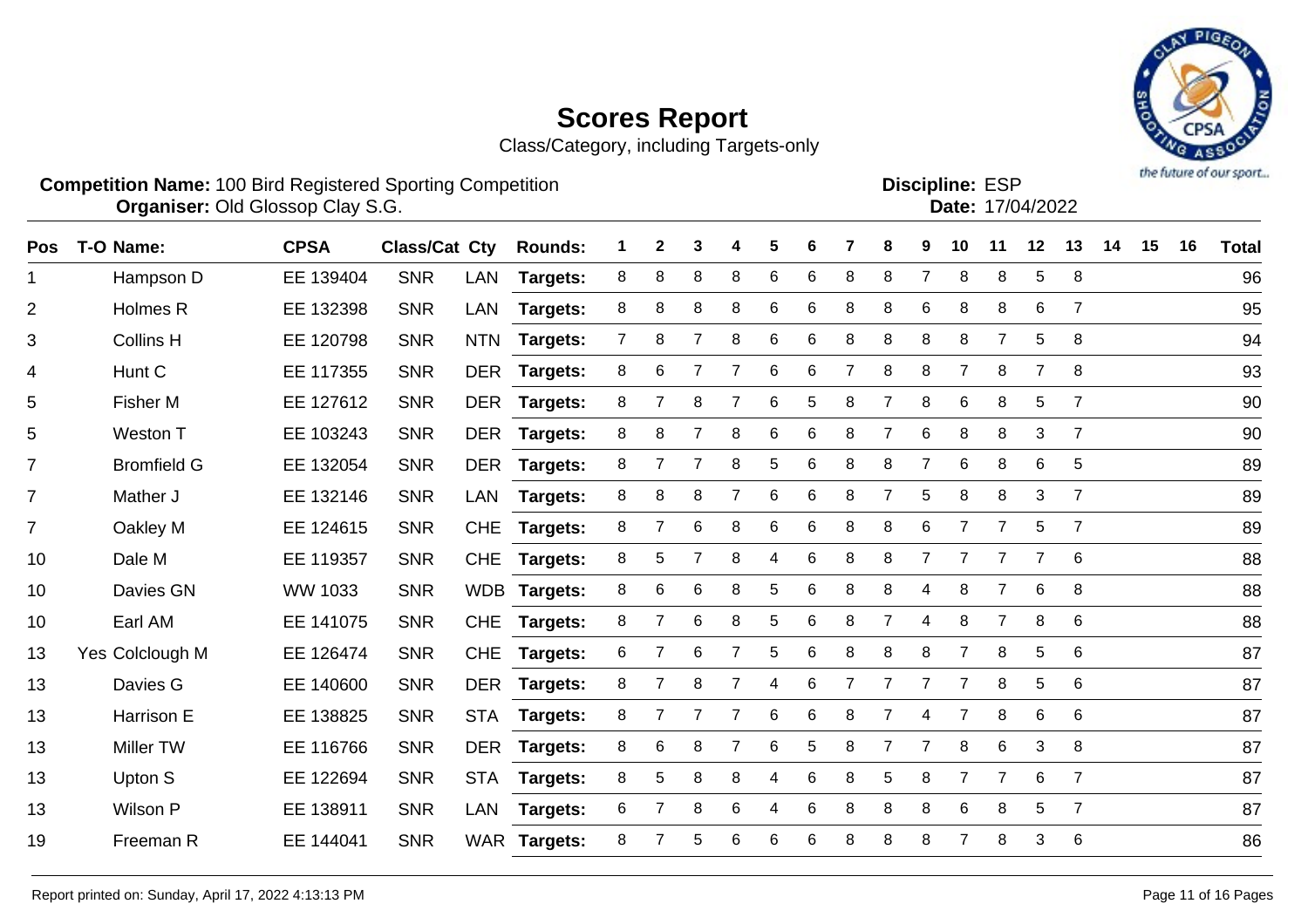

|     | <b>Competition Name: 100 Bird Registered Sporting Competition</b> | <b>Organiser: Old Glossop Clay S.G.</b> |                      |            |                |   |              |                |     |       |    |               |     |           |    | <b>Discipline: ESP</b> | Date: 17/04/2022 |     |    |    |    | <b>INTERNATIONAL PROPERTY AREAS I</b> |
|-----|-------------------------------------------------------------------|-----------------------------------------|----------------------|------------|----------------|---|--------------|----------------|-----|-------|----|---------------|-----|-----------|----|------------------------|------------------|-----|----|----|----|---------------------------------------|
| Pos | T-O Name:                                                         | <b>CPSA</b>                             | <b>Class/Cat Cty</b> |            | <b>Rounds:</b> |   | $\mathbf{2}$ | - 3            |     | 4 5   | 6  | $\mathcal{L}$ | 8   | -9        | 10 | -11                    | 12               | 13  | 14 | 15 | 16 | <b>Total</b>                          |
| 20  | Wilkinson J                                                       | EE 143109                               | <b>SNR</b>           | LAN        | Targets:       | 8 |              |                | - 5 | 6     | 6  | -6            |     |           |    | -8                     |                  |     |    |    |    | 85                                    |
| 21  | Ibbotson P                                                        | EE 115332                               | <b>SNR</b>           | LAN        | Targets:       | 6 | 8            | $\overline{7}$ |     | 5 4 6 |    |               | - 8 |           |    |                        |                  | 5 7 |    |    |    | 84                                    |
| 21  | Scott SJ                                                          | EE 141323                               | <b>SNR</b>           | <b>NOT</b> | Targets:       | 8 |              | -8             | 6   | 5     | -5 | -8            | -8  | $6\qquad$ | 5. |                        |                  |     |    |    |    | 84                                    |
| 21  | Tickle C                                                          | EE 142524                               | <b>SNR</b>           | LAN        | Targets:       |   |              | 6.             |     | b.    |    |               |     |           |    |                        |                  |     |    |    |    | 84                                    |

|    | ט ווועטווויש     |           | ັ          |            | .4.9            |                |                |                |                |                |                 |                |                |                |                 |                |                |                | ◡  |
|----|------------------|-----------|------------|------------|-----------------|----------------|----------------|----------------|----------------|----------------|-----------------|----------------|----------------|----------------|-----------------|----------------|----------------|----------------|----|
| 21 | Ibbotson P       | EE 115332 | <b>SNR</b> | LAN        | <b>Targets:</b> | 6              | 8              |                | 5              | 4              | 6               |                | 8              |                |                 |                | 5              | 7              | 84 |
| 21 | Scott SJ         | EE 141323 | <b>SNR</b> | <b>NOT</b> | <b>Targets:</b> | 8              | $\overline{7}$ | 8              | 6              | 5              | 5               | 8              | 8              | 6              | 5               | $\overline{7}$ | 4              | $\overline{7}$ | 84 |
| 21 | Tickle C         | EE 142524 | <b>SNR</b> | LAN        | <b>Targets:</b> | $\overline{7}$ | $\overline{7}$ | 6              | $\overline{7}$ | 6              | 6               | $\overline{7}$ | 5              | 6              | $\overline{7}$  | $\overline{7}$ | 6              | $\overline{7}$ | 84 |
| 21 | Williams L       | EE 138183 | <b>SNR</b> | <b>CHE</b> | <b>Targets:</b> | $\overline{7}$ | 5              | 8              | $\overline{7}$ | 5              | 6               | $\overline{7}$ | $\overline{7}$ | 5              | $\overline{7}$  | $\overline{7}$ | 6              | $\overline{7}$ | 84 |
| 25 | Newton I         | EE 141122 | <b>SNR</b> |            | LAN Targets:    | 8              | 6              | 8              | $\overline{7}$ | 6              | 6               | 6              | $\overline{7}$ | 4              | 8               | 5              | 6              | 6              | 83 |
| 25 | <b>Taylor GT</b> | EE 140200 | <b>SNR</b> |            | DER Targets:    | $\overline{7}$ | 6              | $\overline{7}$ | $\overline{7}$ | 5              | 4               | $\overline{7}$ | 6              | 5              |                 | $\overline{7}$ | 8              | $\overline{7}$ | 83 |
| 27 | Jones A          | EE 113535 | <b>SNR</b> |            | WAL Targets:    | 8              | 8              | 8              | 5              | 5              | 6               | 6              | 6              | 5              | $\overline{7}$  | $\overline{7}$ | 6              | $\overline{5}$ | 82 |
| 27 | Nolan S          | EE 144519 | <b>SNR</b> | LAN        | <b>Targets:</b> | 8              | 6              | 5              | $\overline{7}$ | 5              | 5               | 8              | 6              | 8              | 8               | 3              | $\overline{7}$ | 6              | 82 |
| 27 | Thackray J       | EE 141718 | <b>SNR</b> |            | YOR Targets:    | 8              | 8              | 5              | $\overline{7}$ | 3              | 6               | 8              | $\overline{7}$ | 6              | $\overline{7}$  | 8              | 3              | 6              | 82 |
| 30 | Brown A          | EE 140993 | <b>SNR</b> |            | DER Targets:    | 8              | 5              | 6              | $\overline{7}$ | 5              | 6               | 8              | 8              | 4              | 6               | 6              | 4              | 8              | 81 |
| 30 | Yes Caesar R     | EE 113341 | <b>SNR</b> |            | DER Targets:    | 8              | 4              | $\overline{7}$ | $\overline{7}$ | 4              | 5               | 8              | $\overline{7}$ | 8              | $\overline{7}$  | $\overline{7}$ | 5              | $\overline{4}$ | 81 |
| 32 | Atkins R         | EE 130511 | <b>SNR</b> |            | YOR Targets:    | 6              | 8              | 8              | $\overline{7}$ | $\overline{2}$ | 5               | 8              | 8              | 6              | 6               | $\overline{7}$ | 4              | 5              | 80 |
| 32 | Yes Farrell M    | EE 132753 | <b>SNR</b> | <b>CHE</b> | <b>Targets:</b> | $\overline{7}$ | 5              | 8              | 8              | 6              | 5               | 6              | $\overline{7}$ | 4              | 6               | 6              | 6              | 6              | 80 |
| 32 | Yes Humphreys DI | EE 104234 | <b>SNR</b> |            | WAL Targets:    | 8              | 6              | $\overline{7}$ | 8              | 5              | 6               | 8              | 6              | 6              | 6               | 6              | 4              | $\overline{4}$ | 80 |
| 32 | Yes Jones G      | EE 126866 | <b>SNR</b> |            | CHE Targets:    | 8              | 4              | 6              | 6              | 5              | $6\phantom{1}6$ | $\overline{7}$ | $\overline{7}$ | 5              | 8               | $\overline{7}$ | 5              | 6              | 80 |
| 32 | Mccalla J        | EE 131943 | <b>SNR</b> |            | HAM Targets:    | 6              | 3              | $\overline{7}$ | 8              | 6              | 6               | 7              | $\overline{7}$ | $\overline{7}$ | $5\phantom{.0}$ | 4              | 6              | 8              | 80 |
| 32 | Sutton D         | EE 138882 | <b>SNR</b> |            | CHE Targets:    | 6              |                | $\overline{7}$ | 8              | 4              | 6               | $\overline{7}$ | $\overline{7}$ | 8              | 8               | 6              | 4              | 8              | 80 |
| 32 | Wilkinson J      | EE 143108 | <b>SNR</b> | LAN        | <b>Targets:</b> | $\overline{7}$ | $\overline{7}$ | $\,6\,$        | 3              | 5              | 5               | 8              | 6              | $\overline{7}$ | 8               | $\overline{7}$ | 4              | $\overline{7}$ | 80 |
|    |                  |           |            |            |                 |                |                |                |                |                |                 |                |                |                |                 |                |                |                |    |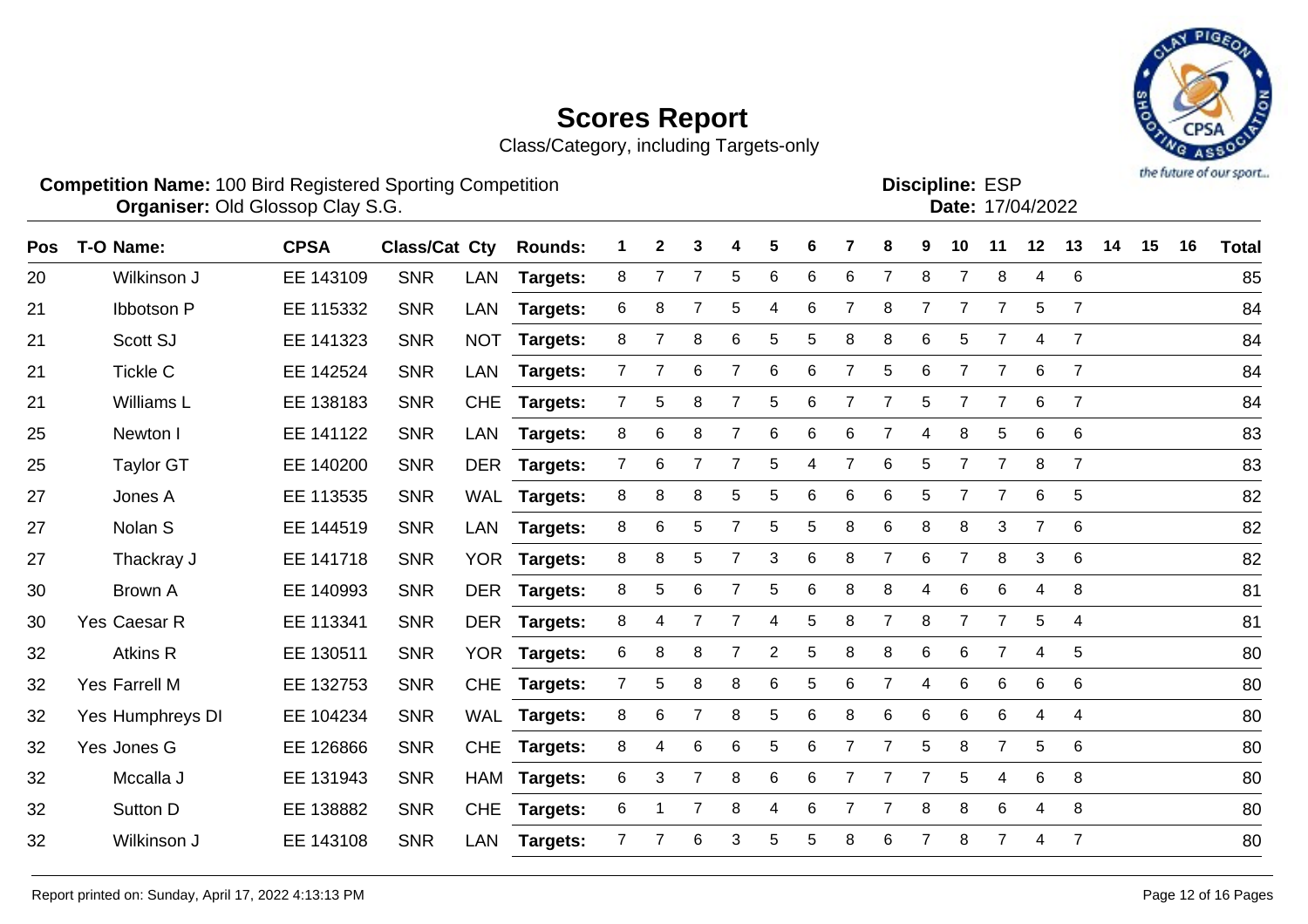Class/Category, including Targets-only



|            | <b>Competition Name: 100 Bird Registered Sporting Competition</b><br><b>Organiser: Old Glossop Clay S.G.</b> |             |                      |            |                |   |              |   |   |    |   |                |   |    |    | <b>Discipline: ESP</b><br>Date: 17/04/2022 |         |                |    |    |    | the company of one showed |
|------------|--------------------------------------------------------------------------------------------------------------|-------------|----------------------|------------|----------------|---|--------------|---|---|----|---|----------------|---|----|----|--------------------------------------------|---------|----------------|----|----|----|---------------------------|
| <b>Pos</b> | T-O Name:                                                                                                    | <b>CPSA</b> | <b>Class/Cat Cty</b> |            | <b>Rounds:</b> |   | $\mathbf{2}$ | 3 | 4 | 5. | 6 |                | 8 | 9  | 10 | 11                                         | $12 \,$ | 13             | 14 | 15 | 16 | <b>Total</b>              |
| 39         | Palmer <sub>R</sub>                                                                                          | EE 138677   | <b>SNR</b>           | <b>NOT</b> | Targets:       | 5 | 8            |   | 8 | 6  | 6 | 8              | 8 | 3  | 4  | 8                                          | 3       | 5              |    |    |    | 79                        |
| 39         | <b>Richardson NR</b>                                                                                         | EE 140516   | <b>SNR</b>           | <b>YOR</b> | Targets:       | 8 |              | 6 | 7 | 4  | 4 |                | 8 |    | 8  | 6                                          | 5       | -8             |    |    |    | 79                        |
| 41         | Evans J                                                                                                      | EE 132037   | <b>SNR</b>           | <b>DER</b> | Targets:       | 6 | 6            | 8 | 6 | 4  | 6 | 8              | 6 | 6  | 5  | 6                                          | 6       | 5              |    |    |    | 78                        |
| 41         | Sprowell T                                                                                                   | EE 141490   | <b>SNR</b>           | LAN        | Targets:       | 5 | 5            |   | 8 | 6  | 6 |                | 6 | 5. |    |                                            | 2       | $\overline{7}$ |    |    |    | 78                        |
| 41         | Wisternoff V                                                                                                 | EE 142446   | <b>SNR</b>           | DER        | Targets:       | 8 | 3.           |   | 6 | 6  | 6 | 6              | 6 |    |    | 5                                          |         |                |    |    |    | 78                        |
| 44         | Barnes NJ                                                                                                    | EE 119618   | <b>SNR</b>           | <b>DER</b> | Targets:       |   |              |   |   | 5. | 5 | 6              |   | 4  | 6  | 6                                          | 3       |                |    |    |    | 77                        |
| 44         | <b>Highley DA</b>                                                                                            | EE 140213   | <b>SNR</b>           | <b>YOR</b> | Targets:       |   | 3            |   |   | 6  | 5 | 8              | 6 | 6  |    | 6                                          | 3       | - 6            |    |    |    | 77                        |
| 44         | Houghton N                                                                                                   | EE 143284   | <b>SNR</b>           | LAN        | Targets:       | 6 | 5            | 5 |   | 6  | 6 | 8              | 5 | 3  |    |                                            | 6       | - 6            |    |    |    | 77                        |
| 47         | Barnes AC                                                                                                    | EE 119611   | <b>SNR</b>           | <b>DER</b> | Targets:       | 8 | 6            | 5 | 8 | 3  | 4 | $\overline{4}$ | 8 | 4  | 8  | 6                                          | 5       | 5              |    |    |    | 74                        |
|            |                                                                                                              |             |                      |            |                |   |              |   |   |    |   |                |   |    |    |                                            |         |                |    |    |    |                           |

Gombos P EE 87693 SNR LAN **Targets:** 7 3 6 7 4 5 7 7 6 5 5 4 6 72

Dale PC EE 144056 SNR CHE **Targets:** 5 6 6 4 4 5 4 7 6 6 6 5 7 71

Yes Baker I EE 101967 SNR YOR **Targets:** 7 4 4 5 1 4 6 8 7 7 4 6 7 70

Firn WJ EE 139478 SNR YOR **Targets:** 8 5 6 6 6 1 7 5 6 6 8 2 3 69

Cadwell D EE 144710 SNR DER **Targets:** 6 5 3 8 5 4 7 4 4 6 4 5 7 68

Newhouse SJN EE 141672 SNR LAN **Targets:** 5 5 5 4 6 5 7 5 6 3 8 2 7 68

Wisternoff S EE 142445 SNR DER **Targets:** 6 6 4 5 4 5 7 4 5 3 6 8 5 68

Middleton J EE 144497 SNR YOR **Targets:** 4 4 6 8 3 6 5 5 4 4 6 4 6 65

 Goucher JBSG EE 144334 SNR DER **Targets:** 6 5 5 6 5 4 5 6 0 8 7 2 4 63 Rowland TS EE 146502 SNR DER **Targets:** 5 6 6 6 3 3 7 5 5 5 4 3 5 63

Report printed on: Sunday, April 17, 2022 4:13:13 PM Pages 13 of 16 Pages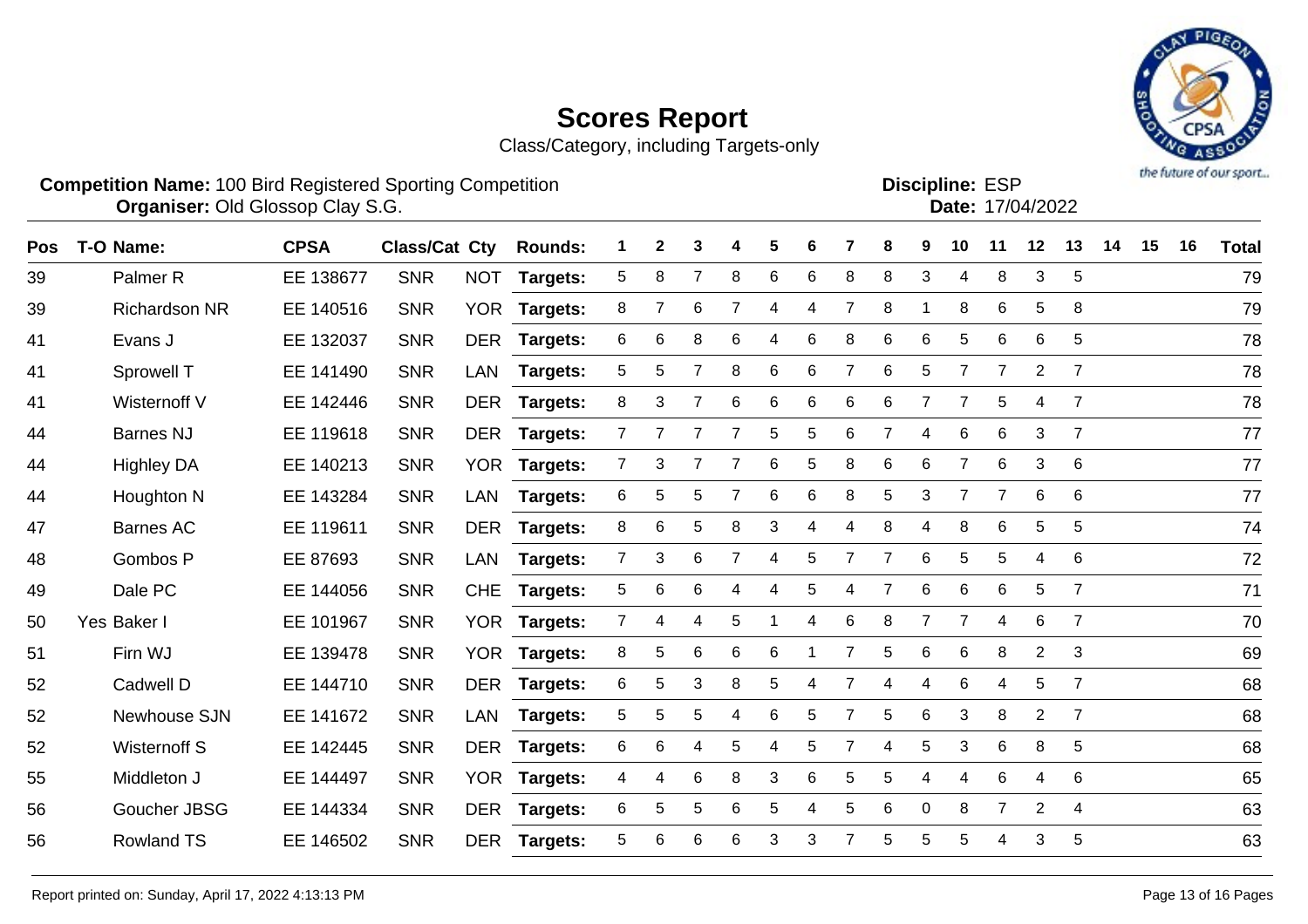

|     | <b>Competition Name: 100 Bird Registered Sporting Competition</b> | <b>Organiser: Old Glossop Clay S.G.</b> |               |     |                |    |              |   |   |   |   |    |            |   | <b>Discipline: ESP</b> |    | Date: 17/04/2022 |    |    |    |    | the future of our sport |
|-----|-------------------------------------------------------------------|-----------------------------------------|---------------|-----|----------------|----|--------------|---|---|---|---|----|------------|---|------------------------|----|------------------|----|----|----|----|-------------------------|
| Pos | T-O Name:                                                         | <b>CPSA</b>                             | Class/Cat Cty |     | <b>Rounds:</b> |    | $\mathbf{2}$ | 3 | 4 | 5 | 6 |    | 8          | 9 | 10                     | 11 | 12               | 13 | 14 | 15 | 16 | Total                   |
| 58  | Yes Corke S                                                       | EE 141355                               | <b>SNR</b>    | STA | Targets:       | -6 | 4            | 2 | 4 | 5 | 6 | 6  | 6          | 5 | 4                      | 4  |                  |    |    |    |    | 56                      |
| 59  | Yes Gaunt M                                                       | EE 146336                               | <b>SNR</b>    |     | CHE Targets:   | 6  | 6            | 5 | 3 | 3 | 4 | 5  | 5          | 4 | 3                      |    | 3                |    |    |    |    | 55                      |
| 59  | Yes Redgrave S                                                    | EE 146485                               | <b>SNR</b>    | LAN | Targets:       | 4  | 5            | 6 | 6 | 2 | 5 | 6  | 5          | 3 | 3                      | 2  | 5                | -3 |    |    |    | 55                      |
| 61  | Daw J                                                             | EE 142281                               | <b>SNR</b>    | LAN | Targets:       | 3  | 4            | 6 | 5 | 4 |   | 5  | 4          | 5 | 5                      | 6  |                  |    |    |    |    | 53                      |
| 62  | Haworth P                                                         | EE 125393                               | <b>SNR</b>    | LAN | Targets:       |    | 2            | 5 | 3 | 3 | 4 | -6 | $^{\rm b}$ | 2 | 6                      | 3  |                  | -4 |    |    |    | 52                      |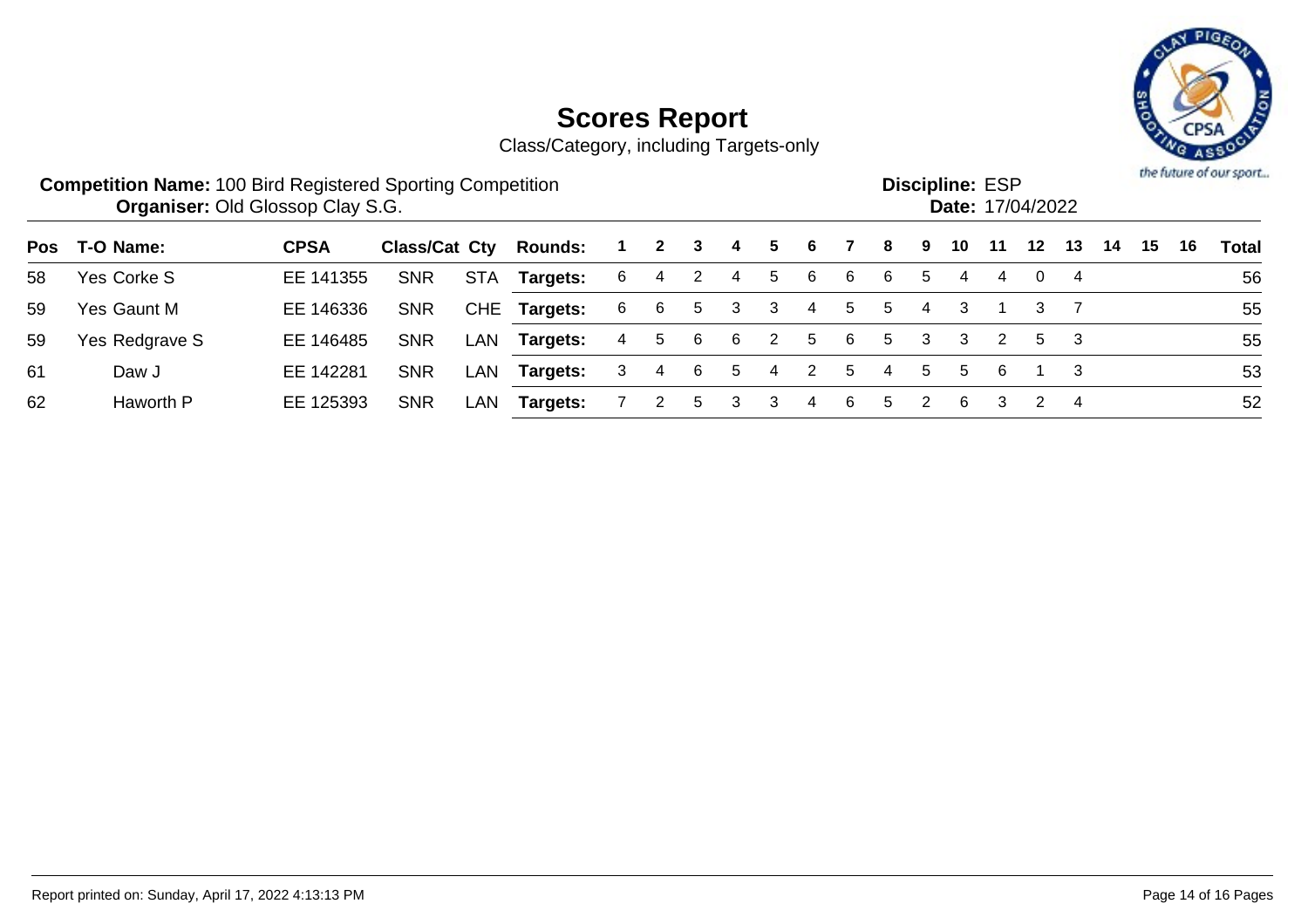

| <b>Competition Name: 100 Bird Registered Sporting Competition</b><br><b>Organiser: Old Glossop Clay S.G.</b> |             |                              |  |                                        |  |  |  |  |  |  | <b>Discipline: ESP</b> | <b>Date: 17/04/2022</b> |  |  | the future of our sport |
|--------------------------------------------------------------------------------------------------------------|-------------|------------------------------|--|----------------------------------------|--|--|--|--|--|--|------------------------|-------------------------|--|--|-------------------------|
| Pos T-O Name:                                                                                                | <b>CPSA</b> | <b>Class/Cat Cty Rounds:</b> |  | 1 2 3 4 5 6 7 8 9 10 11 12 13 14 15 16 |  |  |  |  |  |  |                        |                         |  |  | <b>Total</b>            |

| $\mathbf{1}$   | Stirzaker G       | EE 1952   | <b>VET</b> | LAN        | <b>Targets:</b> | 8              | 7              | 8              | 8              | 6 | 6 | 8  | 8              | 8              | 8              | 8              | 5              | $\overline{7}$  | 95 |
|----------------|-------------------|-----------|------------|------------|-----------------|----------------|----------------|----------------|----------------|---|---|----|----------------|----------------|----------------|----------------|----------------|-----------------|----|
| 2              | Yes Holland M     | EE 132228 | <b>VET</b> | <b>CHE</b> | <b>Targets:</b> | 7              | 6              | 7              | 6              | 5 | 6 | 8  | 7              | 7              | 8              | 7              | 5              | 6               | 85 |
| $\overline{2}$ | Read AJ           | EE 64203  | <b>VET</b> | <b>DER</b> | Targets:        | 6              | 6              | 8              |                | 4 | 6 | 5. | 6              |                | 8              | 8              | $\overline{7}$ | $\overline{7}$  | 85 |
| 4              | Davidson GS       | EE 38259  | <b>VET</b> | <b>YOR</b> | Targets:        | 7              | 8              | 8              | 5              | 3 | 6 | 6  | 8              | 6              | 6              | $\overline{7}$ | 7              | 5               | 82 |
| 5              | Ford C            | EE 27228  | <b>VET</b> |            | DER Targets:    | 8              | 5              | 6              | $\overline{7}$ | 5 | 6 | 6  | 6              | 8              | 3              | $\overline{7}$ | 5              | 8               | 80 |
| 5              | Gant R            | EE 137178 | <b>VET</b> |            | YOR Targets:    | 8              | 4              | 8              | $\overline{7}$ | 4 | 4 |    | 8              | 5              | $\overline{7}$ | 6              | $\overline{7}$ | $5\phantom{.0}$ | 80 |
| $\overline{7}$ | <b>Boydell GJ</b> | EE 97589  | <b>VET</b> | LAN        | <b>Targets:</b> | 8              | $\overline{7}$ | $\,6$          | 6              | 4 | 3 | 8  | $\overline{7}$ | $\sqrt{5}$     | $\sqrt{5}$     | $\overline{7}$ | $6\phantom{1}$ | $\overline{7}$  | 79 |
| 8              | Yes Baguley P     | EE 106136 | <b>VET</b> | <b>CHE</b> | <b>Targets:</b> | 8              | 4              | 7              | 3              | 4 | 6 | 6  | $\overline{7}$ | 6              | 7              | 8              | $6\phantom{1}$ | $5\phantom{.0}$ | 77 |
| 8              | Wood K            | EE 73032  | <b>VET</b> |            | DER Targets:    | 8              | 4              | 8              | 8              | 6 | 5 | 6  | 4              | 6              | 6              | 5              | 4              | $\overline{7}$  | 77 |
| 10             | Yes Bate P        | EE 85393  | <b>VET</b> |            | DER Targets:    | 6              | 6              | $\overline{7}$ | 6              | 3 | 5 | 6  | 8              | $\overline{7}$ | 6              | $\overline{7}$ | 5              | 3               | 75 |
| 11             | <b>Miller KT</b>  | EE 118545 | <b>VET</b> | DER        | <b>Targets:</b> | 7              | $\overline{7}$ | 5              | 6              | 3 | 4 | 8  | 4              | 4              | 6              | 5              | $\overline{7}$ | 8               | 74 |
| 12             | Yes Ingleson A    | EE 86246  | <b>VET</b> | <b>CHE</b> | Targets:        | 4              | 5              | 6              | $\overline{7}$ | 6 | 5 |    | 6              | 5              | 6              | 6              | 6              | 4               | 73 |
| 13             | Cockerham J       | EE 144605 | <b>VET</b> |            | YOR Targets:    | 6              | 6              | 3              | $\overline{7}$ | 3 | 5 | 8  | $\overline{7}$ | 4              | 3              | 6              | 6              | 5               | 69 |
| 14             | Gallagher J       | EE 107984 | <b>VET</b> | LAN        | <b>Targets:</b> | $\overline{7}$ | 6              | 5              | 6              |   | 5 |    | $\overline{7}$ | 5              | 4              | $\overline{7}$ | 3              | 5               | 68 |
| 14             | Wiseman A         | EE 132244 | <b>VET</b> |            | YOR Targets:    | 4              | 5              | 6              | 5              | 3 | 5 | 8  | 5              | 4              | $\overline{7}$ | $\overline{7}$ | 5              | $\overline{4}$  | 68 |
| 16             | Dunn R            | EE 141107 | <b>VET</b> | LAN        | <b>Targets:</b> | 8              | 4              | 5              | 5              | 4 | 6 | 6  | 4              | 4              | 6              | 6              | 4              | 4               | 66 |
| 16             | Yes Hamlyn JM     | EE 8753   | <b>VET</b> | <b>CHE</b> | Targets:        | 7              |                | 7              | 4              | 4 | 5 | 6  | 5              | Δ              | 8              | 5              | 4              | 6               | 66 |
| 18             | Yes Warner G      | EE 144629 | <b>VET</b> | LAN        | <b>Targets:</b> | 6              | 3              | 3              | 5              | 5 | 3 |    | 7              | 5              | 4              | 5              | 5              | $\overline{4}$  | 59 |
| 19             | Yes Fielding R    | EE 133942 | <b>VET</b> |            | YOR Targets:    | 3              | 5              | 4              | 5              | 3 | 4 |    | 6              | $\overline{2}$ | 6              | 5              | 2              | $\overline{4}$  | 53 |
|                |                   |           |            |            |                 |                |                |                |                |   |   |    |                |                |                |                |                |                 |    |